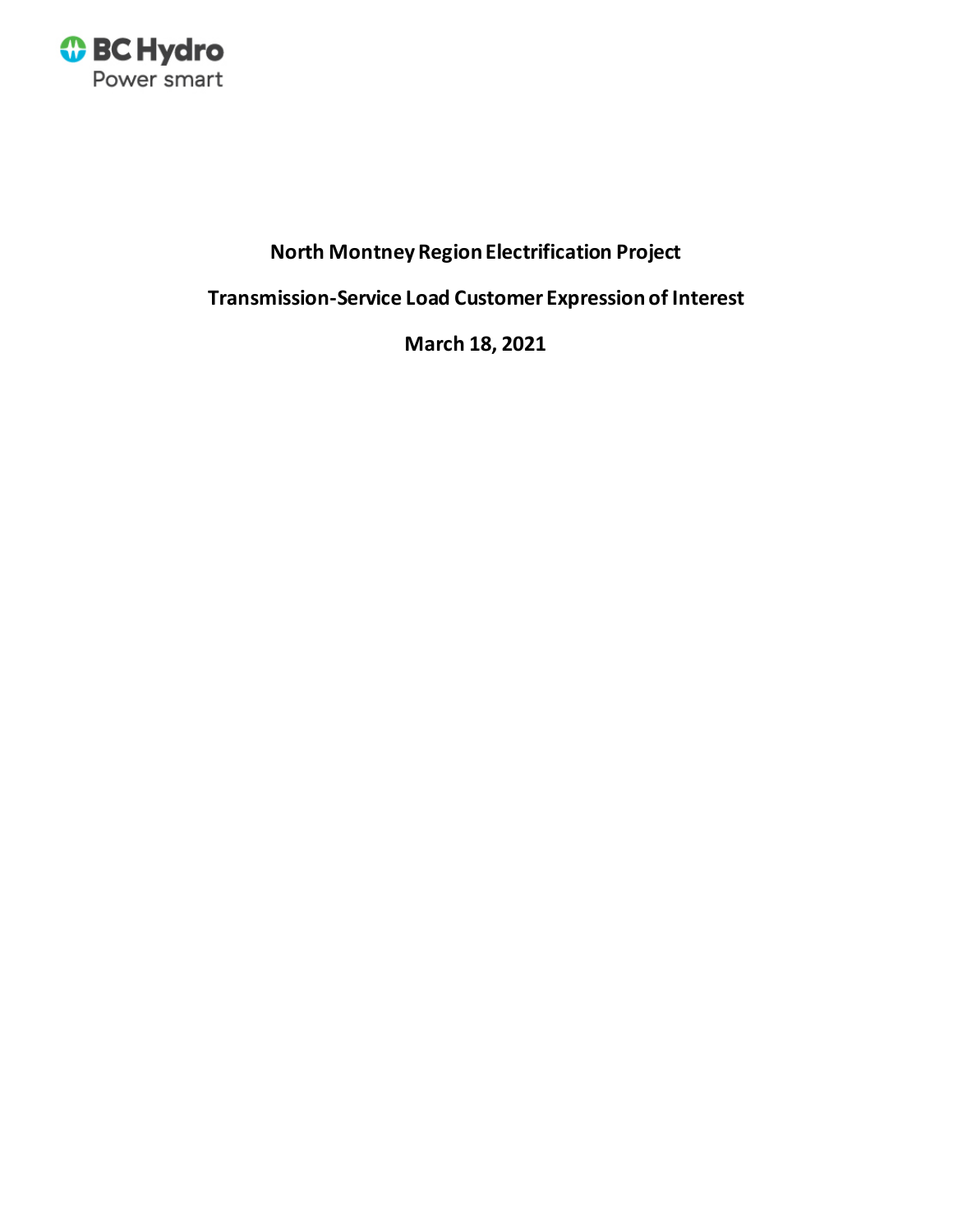## **Contents**

| 1              |     |  |  |  |  |  |  |
|----------------|-----|--|--|--|--|--|--|
| $\overline{2}$ |     |  |  |  |  |  |  |
| 3              |     |  |  |  |  |  |  |
| 4              |     |  |  |  |  |  |  |
|                | 4.1 |  |  |  |  |  |  |
|                | 4.2 |  |  |  |  |  |  |
|                | 4.3 |  |  |  |  |  |  |
|                | 4.4 |  |  |  |  |  |  |
|                | 4.5 |  |  |  |  |  |  |
|                | 4.6 |  |  |  |  |  |  |
| 5              |     |  |  |  |  |  |  |
|                |     |  |  |  |  |  |  |
|                |     |  |  |  |  |  |  |
|                |     |  |  |  |  |  |  |
|                |     |  |  |  |  |  |  |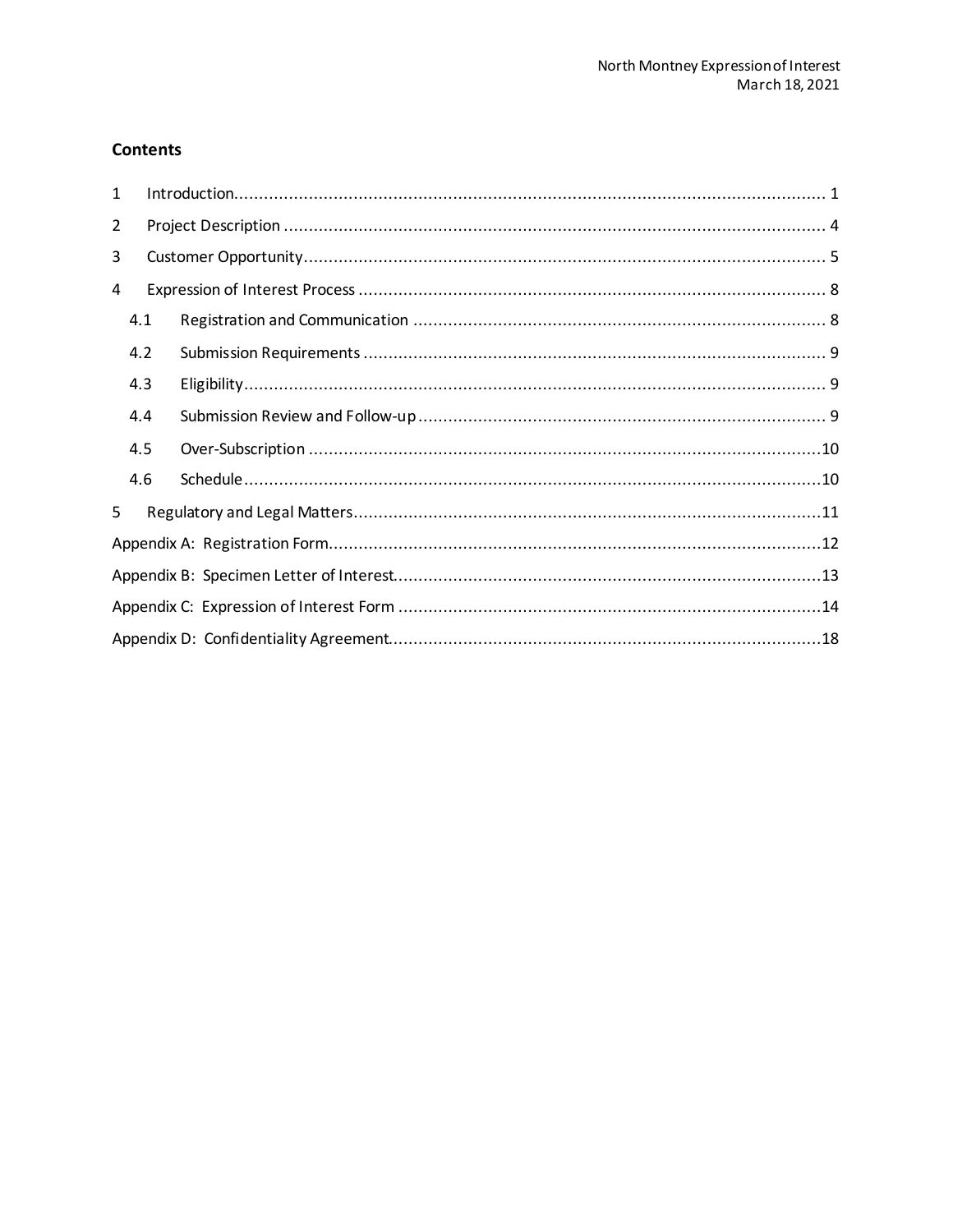# <span id="page-2-0"></span>1 **Introduction**

Electrifying industry with clean, reliable, and affordable electricity is critical to reducing greenhouse gas emissions (GHGs) and meeting the economic development, energy, and climate action targets in the Government of B.C.'s CleanBC plan. BC Hydro has an important role to play in meeting those climate action targets and fostering sustainable economic growth across the province.

In support of CleanBC, BC Hydro is proposing to extend itstransmission system infrastructure into the North Montney region, located northwest of Fort St. John in northeastern B.C. (see Figure 1). This region is experiencing considerable development due to its abundant natural gas reserves. It is estimated that this new transmission infrastructure could avoid the production of up to 1 million tonnes of GHG emissions (tCO<sub>2</sub>e) per year– roughly equivalent to taking 200,000 cars off the road – as well as avoid the production of local air contaminants.

The proposed NMRE Project is supported by the Governments of British Columbia and Canada through a number of well-aligned plans and commitments, including a joint government memorandum which seeks to prioritize and advance power transmission and electrification projects through federal funding.

The proposed North Montney Region ElectrificationProject (the **NMRE Project**) consists of an approximately 100-kilometre long, 230-kilovolt transmission line and associated infrastructure, extending north from either an existing substation at GM Shrum or Site C to a new substation in the vicinity of the Wonowon community (see Figure 1).

BC Hydro is currently evaluating a range of procurement options for the proposed NMRE Project, including Indigenous and third-party participation. Regardless of the ultimate ownership structure, all customers obtaining electricity supply and service from the NMRE Project will be customers of BC Hydro, providing customers with the rights and protections associated with being part of the large rate base of a regulated public utility.

In addition to accessing clean, renewable electricity, benefits to prospective load customers include reduced electrification costs through the construction of a shared transmission extension, optimized transmission line routing and design, and access to reduced rates and funding for customer interconnection costs.

BC Hydro intends to allocate up to 100% of the transmission line's capacity to transmission-service load customers(service at 60 kV or higher) through an open and transparent process, beginning with the North Montney Region Electrification Project's Transmission-Service Load Customer Expression of Interest (the **NMEOI**). The terms and conditions of service for transmission-service load customers will be as per a proposed new tariff for the North Montney transmission line<sup>[1](#page-2-1)</sup>. Corresponding revisions to

<span id="page-2-1"></span> <sup>1</sup> The proposed North Montney transmission line tariff is intended to replace Tariff Supplement 5 (Electricity Supply Agreement) and Tariff Supplement 6 (Facilities Agreement) for customers obtaining electricity supply and service from the NMRE Project. A draft will be available for review to those having participated in the NMEOI (see Section 4.4 for more information).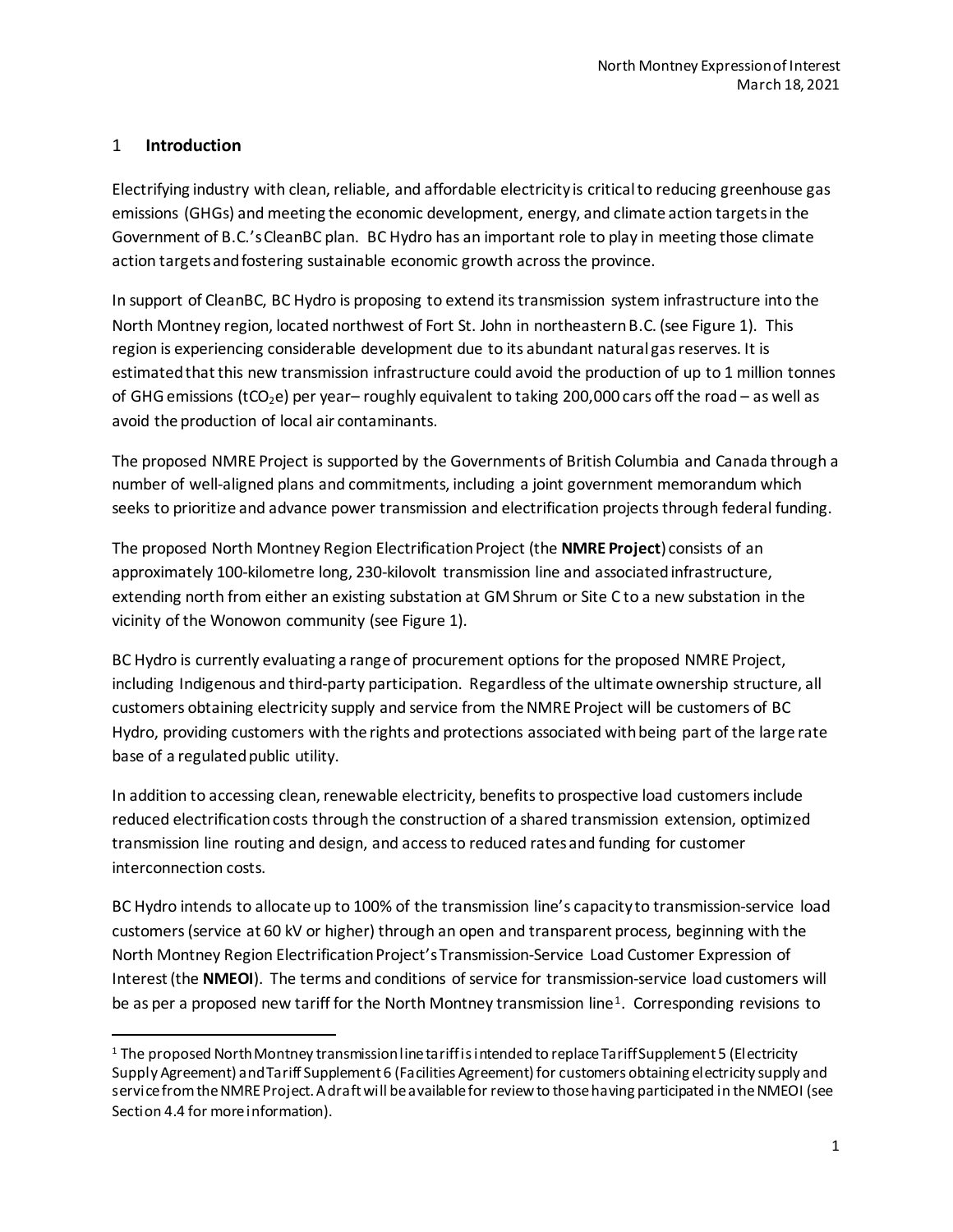the interconnection business practices, including streamlining, will follow. At this time indirect interconnections and the interconnection of other prospective customer groups (e.g. generators wishing to supply electricity to the BC Hydro system and distribution-service load customers) can not be accommodated. Depending on future interest and need, such interconnections will be considered and would require revised tariff arrangements.

With the launch of the NMEOI, BC Hydro is inviting prospective transmission-service load customers in the North Montney region to signify their interest in taking electricity service and share their electrification needs with BC Hydro through the submission of a non-binding Letter of Interest (Appendix B) and Expression of Interest Form (Appendix C). BC Hydro will use this information to facilitate the technical, commercial, and regulatoryplanning of the proposed NMRE Project.

Customer interest in the proposed NMRE Project, as determined through the NMEOI, will help determine the viability of the project and any subsequent steps to confirm customer requirements and commitment. These subsequent steps may include: submission of a transmission service request; completion of interconnection studies; posting of security for the design and construction of the NMRE Project and associated interconnection facilities; and the execution of corresponding agreements(e.g. interconnection study agreements, a security agreement, a Facilities Agreement, andan Electricity Supply Agreement, or similar). Other considerations in determining the viability of the NMRE Project will include the need for and cost-effectiveness of the project and the engagement process outcomes with Indigenous Nations. The NMEOI process does not commit BC Hydro to proceeding with the NMRE Project or interconnecting prospective customers.

The following sections of the NMEOI describe in further detail:

- the NMRE Project;
- the customer opportunity;
- the NMRE Expression of Interest process; and
- regulatoryand legal matters.

For the latest information on the NMEOI, please refer to **[bchydro.com/northmontneyEOI](https://www.bchydro.com/work-with-us/connect-to-our-grid/north-montney-eoi.html)**.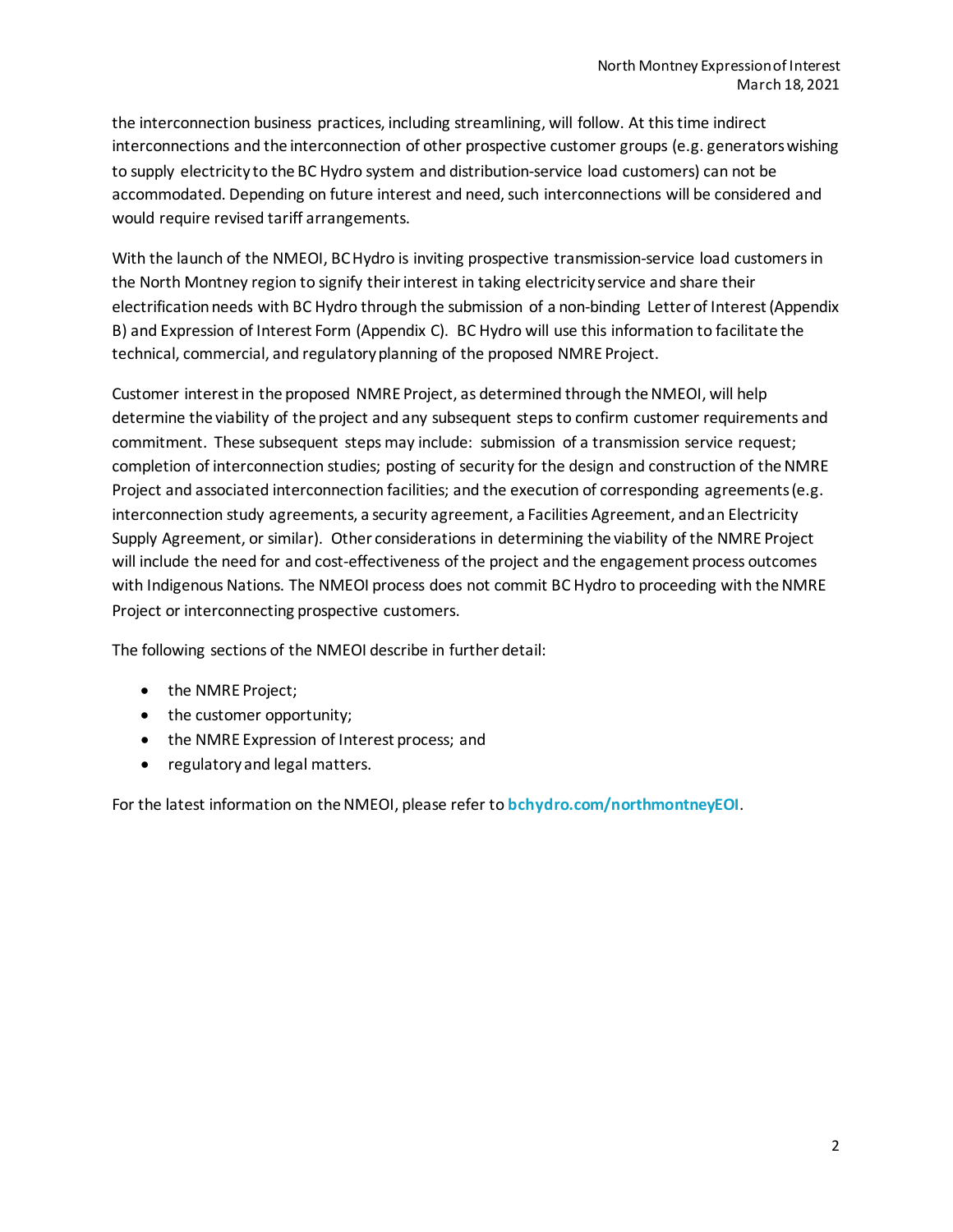

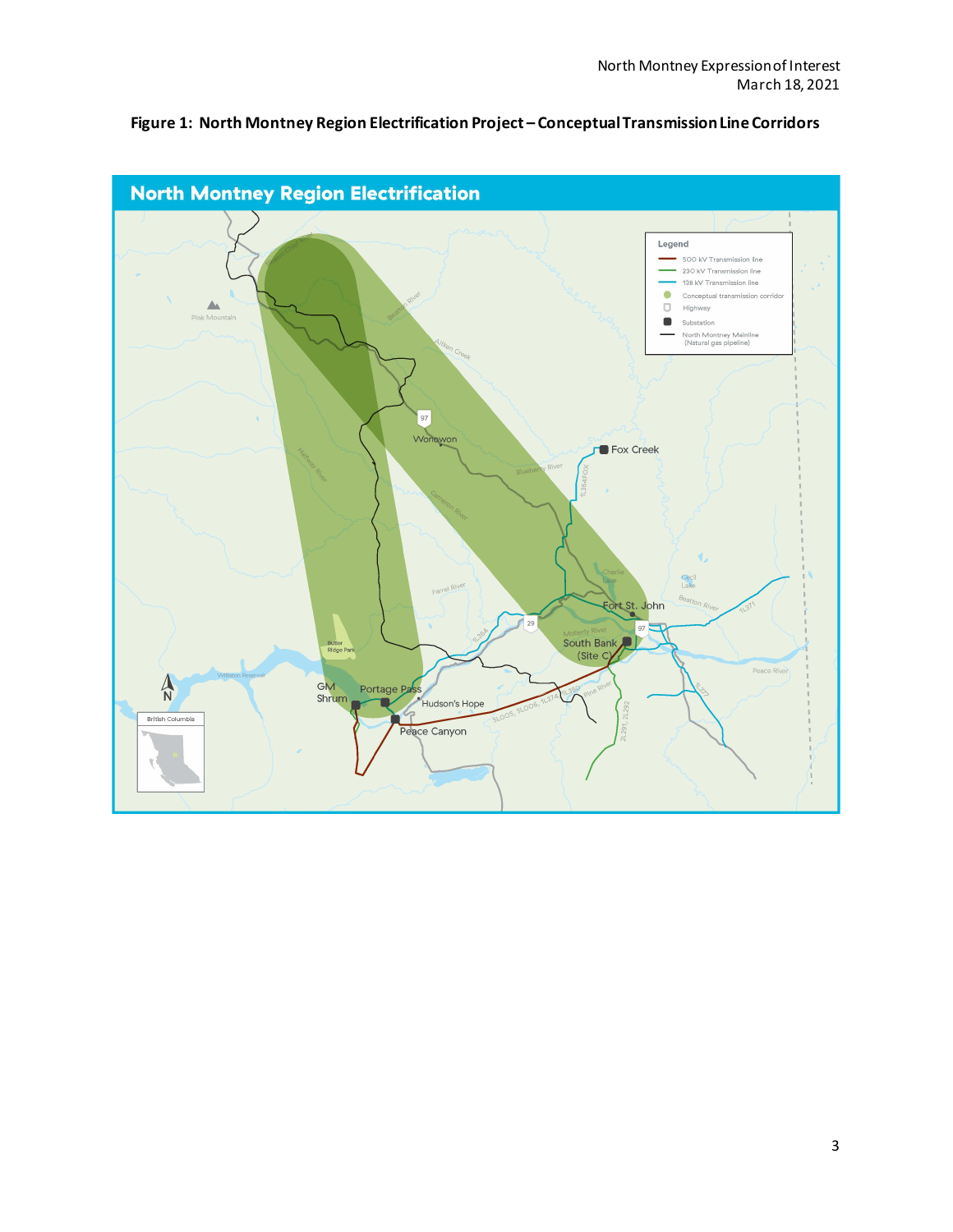# <span id="page-5-0"></span>2 **Project Description**

The proposed NMRE Project consists of an approximately 100-km long, 230-kV transmission line and associated infrastructure, extending north from an existing substation at either GM Shrum (near Hudson's Hope) or Site C (near Fort St. John) to a proposed new substation in the vicinity of the Wonowon community (see Figure 1).

At present twotransmission corridor alternatives are under consideration. The exact transmission line route and new substation location remain to be determined based on multiple factors, such as geotechnical and environmental considerations, consultation with Indigenous Nations, stakeholder engagement, and customer location and load.

The final design capacity of the proposed NMRE Project will be determined based on need and costeffectiveness. BC Hydro intends to allocate up to 100% of the NMRE Project capacity to transmissionservice load customers. None of the capacity has been allocated to-date.

At this time, BC Hydro is in the early development stages of the NMRE Project. Timing of final design and construction will proceed based on prospective transmission-service load customer electrification needs and the technical, commercial, and regulatory planning requirements of the NMRE Project. The earliest targetedin-service date is late 2026.

BC Hydro is currently evaluating a range of procurement options for the proposed NMRE Project, including Indigenous and third-party participation. Factors that will be considered in confirming the procurement approach include input from Indigenous Nations, market capabilities, market response, timelines, and regulatory requirements.

The NMRE Project's proposed transmission corridors are located within the traditional territory of various Treaty 8 Nations. BC Hydro values its relationships with the Treaty 8 Nations in whose territory it operatesand the NMRE Project is an opportunity to build on these relationships and advance reconciliation through meaningful engagement, consistent with BC Hydro's mandate to implement the United Nations Declaration on the Rights of Indigenous Peoples.

The NMRE Project is subject to consultation with Indigenous Nations, including the decision on the transmission corridor alternatives. BC Hydro is consulting Indigenous Nations during this initial phase of the NMRE Project.

Additional information about the proposed NMRE Project is available at **[bchydro.com/northmontneyEOI](https://www.bchydro.com/work-with-us/connect-to-our-grid/north-montney-eoi.html)**.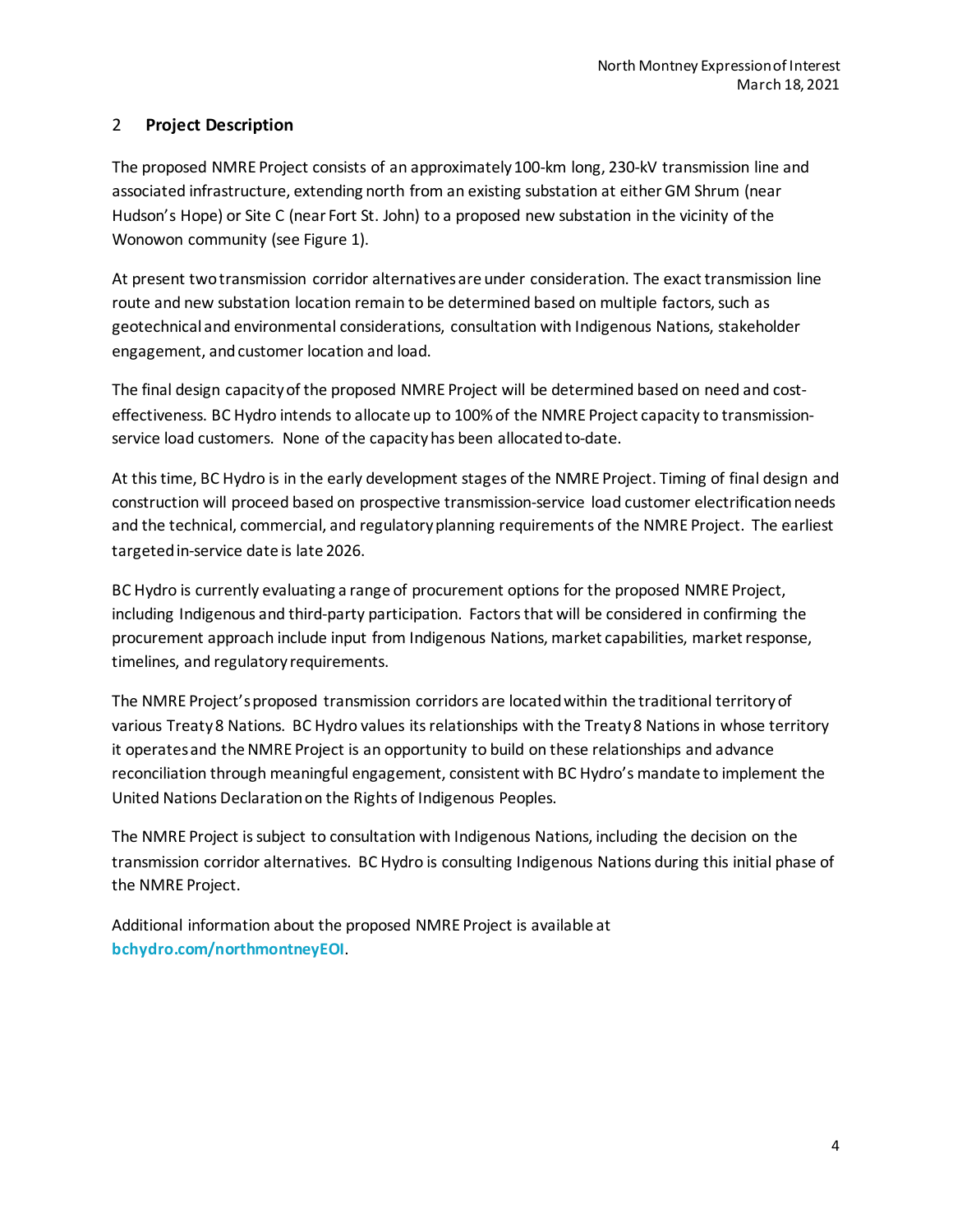# <span id="page-6-0"></span>3 **Customer Opportunity**

The North Montney region is experiencing considerable development due largely to the activities associated with the region's significant natural gas reserves. However there is currently no transmission system infrastructure to the region and as a result operations located or planning to locate in the region rely largely on GHG-producing energy sources, such as natural gas, diesel, and propane. BC Hydro is issuing this NMEOI to investigate the viability of expanding its transmission infrastructure to provide clean, renewable energy to the region.

#### **Access Clean Electricity and Reduce Electrification Costs**

Avoiding GHG production, creating low-carbon products, and reducing carbon taxes are among the benefits of electrifying with clean, renewable energy.

By participating in the NMEOI – indicating your interest in taking transmission service in the North Montney region and sharing your electrification needs with BC Hydro early in the NMRE Project development process – we can work together to not only facilitate access to clean, renewable electricity, but also reduce electrification costs through:

- Building the North Montney transmission line as a shared transmission extension, securitized by multiple customers, rather than paid for by a single customer;
- Accessing reduced energy rates through the **[CleanBC Industrial Electrification Rates](https://app.bchydro.com/accounts-billing/rates-energy-use/electricity-rates/electrification-rates.html)**;
- Accessing government funding for customer interconnection costs through the **[CleanBC](http://www.bchydro.com/electrificationfund)  [Facilities Electrification Fund](http://www.bchydro.com/electrificationfund)** or other potential funding sources;
- Optimizing transmission line routing and design, potentially further reducing customer interconnection costs; and
- Coordinating the interconnection process with NMRE Project development to help provide you with timely information tosupport your investment decisions.

## **Well-Supported and Well-Aligned Initiative**

The NMRE Project is supported by the Governments of British Columbia and Canada through several well-aligned plans and programs, establishing a sound framework for advancing the proposed NMRE Project.

## *British Columbia's Climate Commitment and CleanBC Plan:*

B.C.'s climate commitment includes legislating that provincial greenhouse gas emissions be reduced by 40% from 2007 levels by the year 2030. This target increases to 60% by 2040, and 80% by 2050.

CleanBC, the Government of B.C.'seconomic development, energy, and climate plan, aims to reduce climate pollution in support of B.C.'s climate commitment, while creating more jobs and economic opportunities for people, businesses and communities.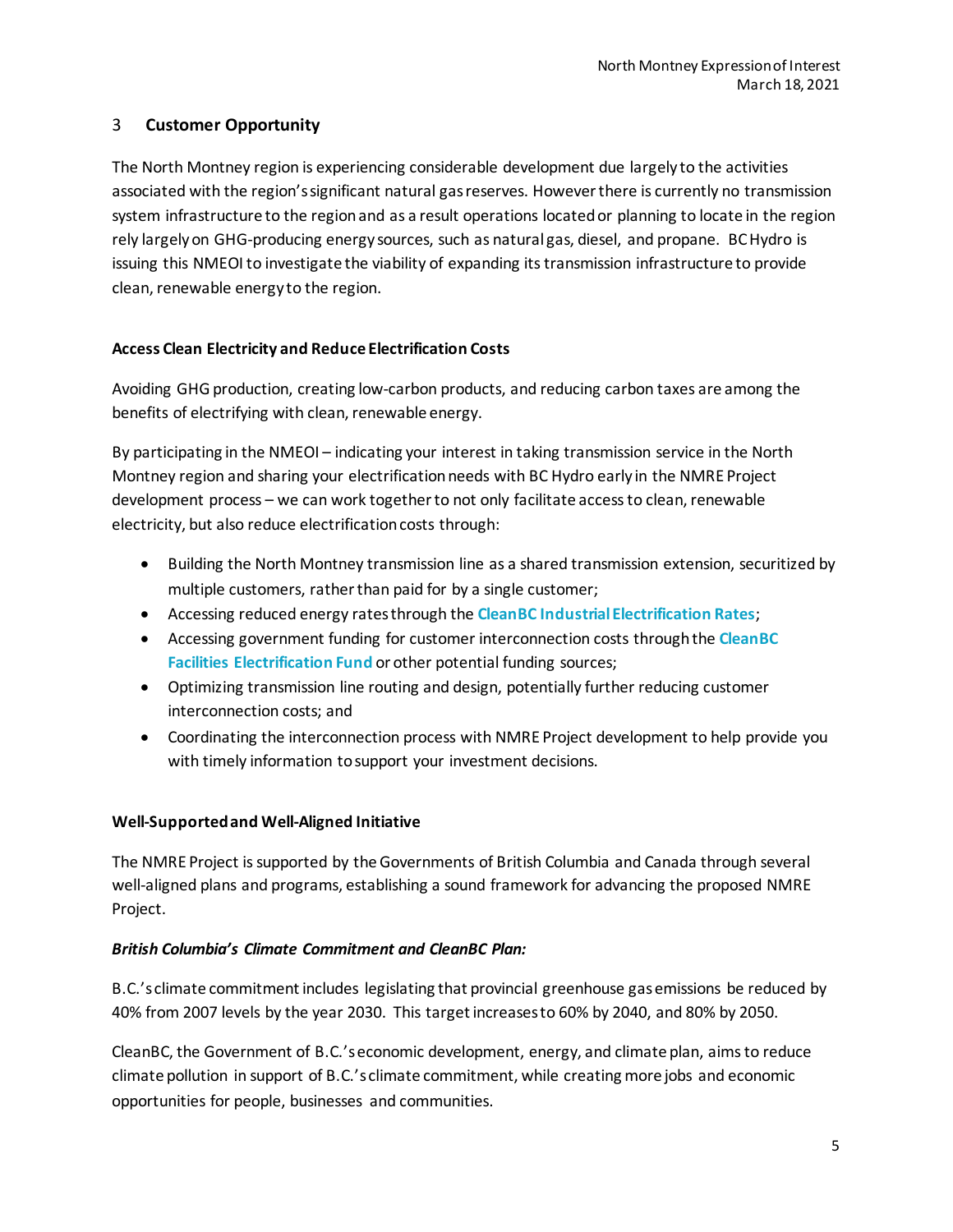A key goal under CleanBC is to "Make BC industries the cleanest in the world" and a key action under CleanBC is "Industrial and Upstream Electrification". This includes increasing access to clean electricity for large industrial operations and providing clean electricity for natural gas production in the Peace Region, which includes the North Montney.

For further information see **[CleanBC](https://cleanbc.gov.bc.ca/)**.

# *Memorandum of Understanding between the Governments of Canada and British Columbia on the Electrification of the Natural Gas Sector (MOU):*

This MOU acknowledges the shared interest of the two levels of government in electrifying the natural gas sector to build Canada's brand as a supplier of the world's cleanest natural gas and as a key factor in achieving Canada's climate goals. The Canada-B.C. Clean Power Planning Committee, which includes representatives from the provincial and federal governments and BC Hydro, are advancing projects that increase power transmission and electrification across the province, including the proposed NMRE Project (referred to as the North Montney Power Supply Project in the MOU). Funding is being sought for the NMRE Project, including funding for a portion of the costs associated with interconnecting customers. Alternative funding and ownership models, including potential Indigenous or private sector ownership, are also being examined.

For further information see **[MOU](https://pm.gc.ca/en/news/backgrounders/2019/08/29/memorandum-understanding-between-government-canada-and-government)**.

## *CleanBC Facilities Electrification Fund:*

To encourage the electrification of industry, transportation, and the built environment, the B.C. Government has allocated \$84 million of federal green infrastructure funding to create the CleanBC Facilities Electrification Fund (the **Fund**). The Fund is available to BC Hydro customers with electrification projects that reduce GHGs to help reduce the cost of connecting to BC Hydro's clean electricity grid.

Customer interconnection projects may receive up to 50% of eligible costs, up to a maximum of \$15 million per project; the remaining 50% of costs could be funded through a combination of customer contributions and electrification programs offered by the B.C. Government and BC Hydro. For industrial customers, the fuel-switching load must be a minimum of 5 MW, with a minimum interconnection cost of \$5 million. Eligible costs include planning, design, and construction of BC Hydro's electrical infrastructure to supply the customer load (e.g. basic transmission extension). Customer transmission lines are eligible if ownership is transferred to BC Hydro. The customer interconnection must be completed by spring 2027 to receive this federal infrastructure funding.

For further information see **[CleanBC Facilities Electrification Fund](http://www.bchydro.com/electrificationfund)** or other electrification incentives and programs offered by the B.C. Government and BC Hydro.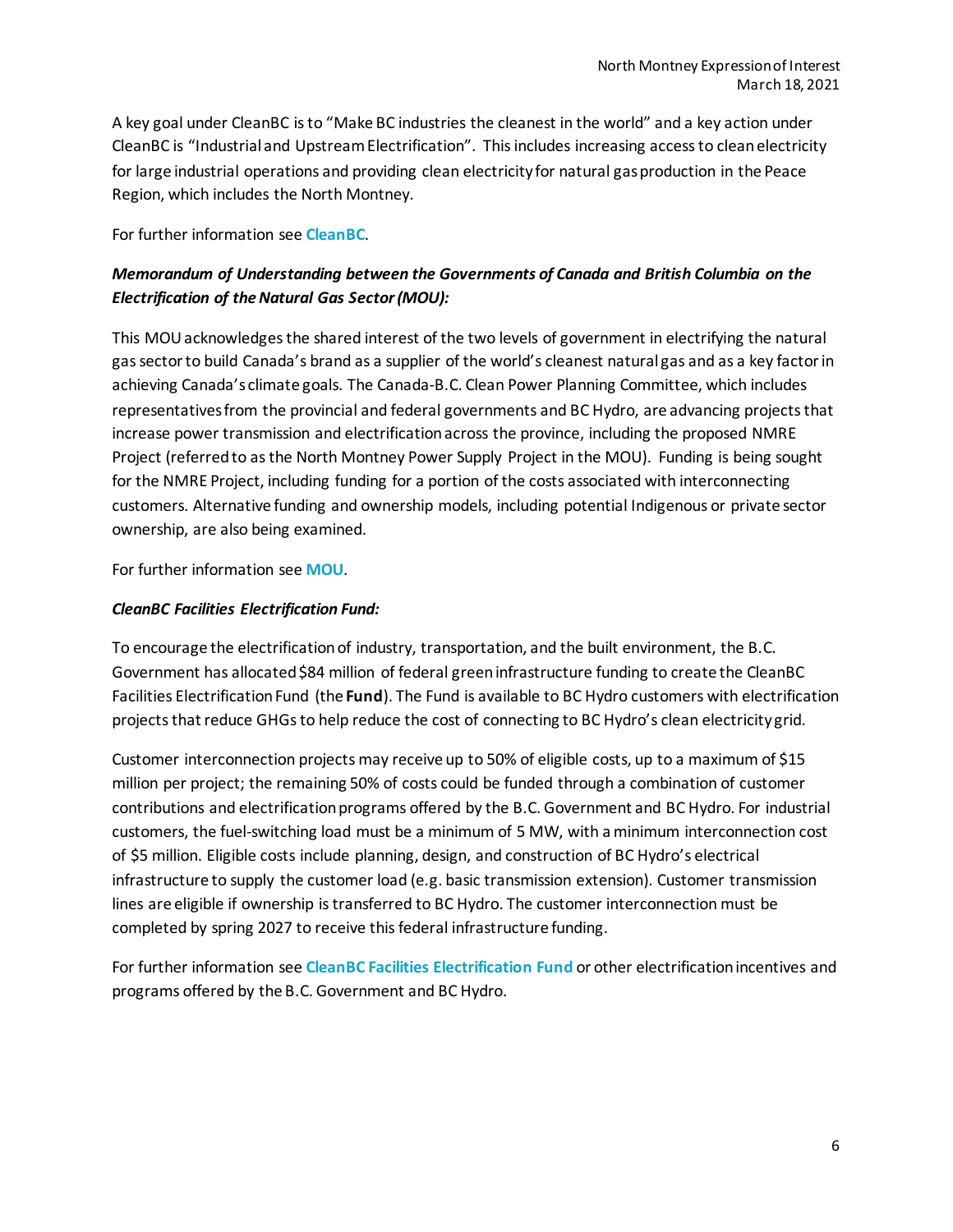# *CleanBC Industrial Electrification Rates – Clean Industry and Innovation Rate (Rate Schedule 1894) and Fuel Switching Rate (Rate Schedule 1895):*

The CleanBC Industrial Electrification Rates are designed to encourage existing and new industrial customers to electrify their operations by connecting toBC Hydro's clean electricity grid. These rates have been approved and are available to eligible NMRE customers. Rate Schedule 1895 would be the applicable rate for a new natural gas processing facility that chooses electricity over gas for power supply.

The CleanBC ratesoffer a fixed discount to the otherwise applicable firm transmission-service rate for a term of up to seven years. The discount is calculated relative to the default rate (e.g. Rate Schedule 1823) and applies to both energy and demand charges. The discount is 20% for the first five years, 13% in year six, and 7% in year seven, after which time customers will return to the standard (nondiscounted) rate. The CleanBC ratesare available to eligible customers that expect to have their project in-service by March 31, 2030, or such later date acceptable to BC Hydro, and expire on March 31, 2037. This means that if an eligible customer project has an in-service date after March 31, 2030, the term of the rate discount would be less than 7 years.

For further information see **[Industrial Electrification Rates](https://app.bchydro.com/accounts-billing/rates-energy-use/electricity-rates/electrification-rates.html)**.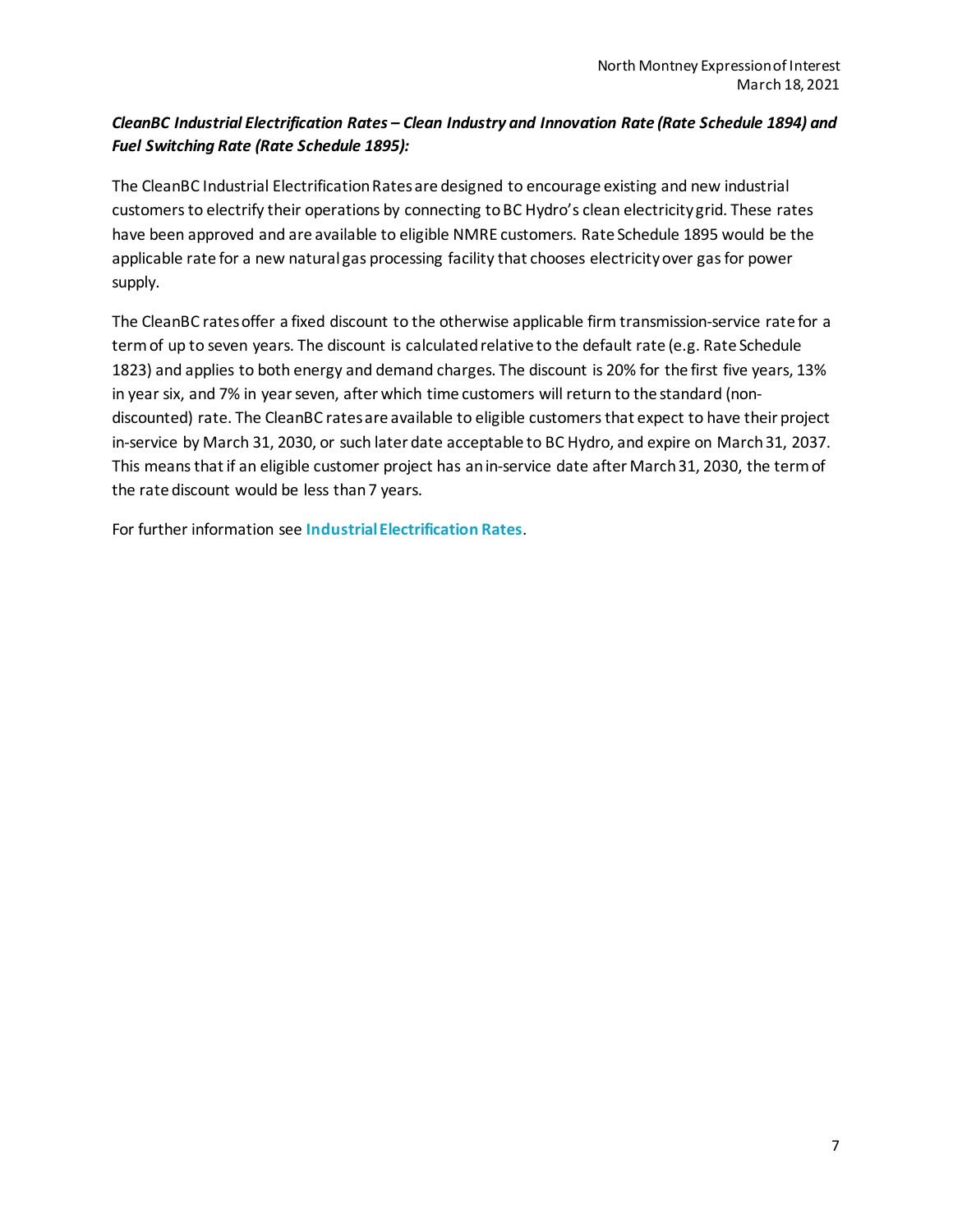# <span id="page-9-0"></span>4 **Expression of Interest Process**

The following sections describe the process applicable to the NMEOI, including registration and communication, submission requirements, eligibility, review and follow-up, over-subscription, and schedule.

#### <span id="page-9-1"></span>**Registration and Communication**

#### **Registration**

Registration is required for all parties wanting to:

- receive notice of any updates to the NMEOI;
- submit questions in the NMEOI process;
- request a meeting with BC Hydro to discuss the NMEOI (prospective transmission-service load customers only); or
- make a submission under the NMEOI.

To register please complete the **[Registration Form \(Appendix A\)](https://www.bchydro.com/work-with-us/connect-to-our-grid/north-montney-eoi/eoi.html) online**. Registration is limited to one contact per company. If a change in contact person is required, please notify the NMEOI Administrator at **[admin\\_nmeoi@bchydro.com](mailto:admin_nmeoi@bchydro.com)**.

#### **Website**

The NMEOI website will serve as the primary means of communication about the NMEOI and will be kept up-to-date with the latest versions of all documents and forms and the latest publicly available information. Website content will include:

- Documents and Forms
- Schedule
- Notices & Supporting Materials
- Questions & Answers

For further information see **[bchydro.com/northmontneyEOI](https://www.bchydro.com/work-with-us/connect-to-our-grid/north-montney-eoi.html)**.

#### **Information Meeting**

Registered prospective transmission-service load customers may request a meeting with BC Hydro to discuss the NMRE Project, the NMEOI, and the electrification needs and interconnection of customer projects. Meetings can be arrangedby the registered contact through emailing the NMRE Administrator at **[admin\\_nmeoi@bchydro.com](mailto:admin_nmeoi@bchydro.com)**.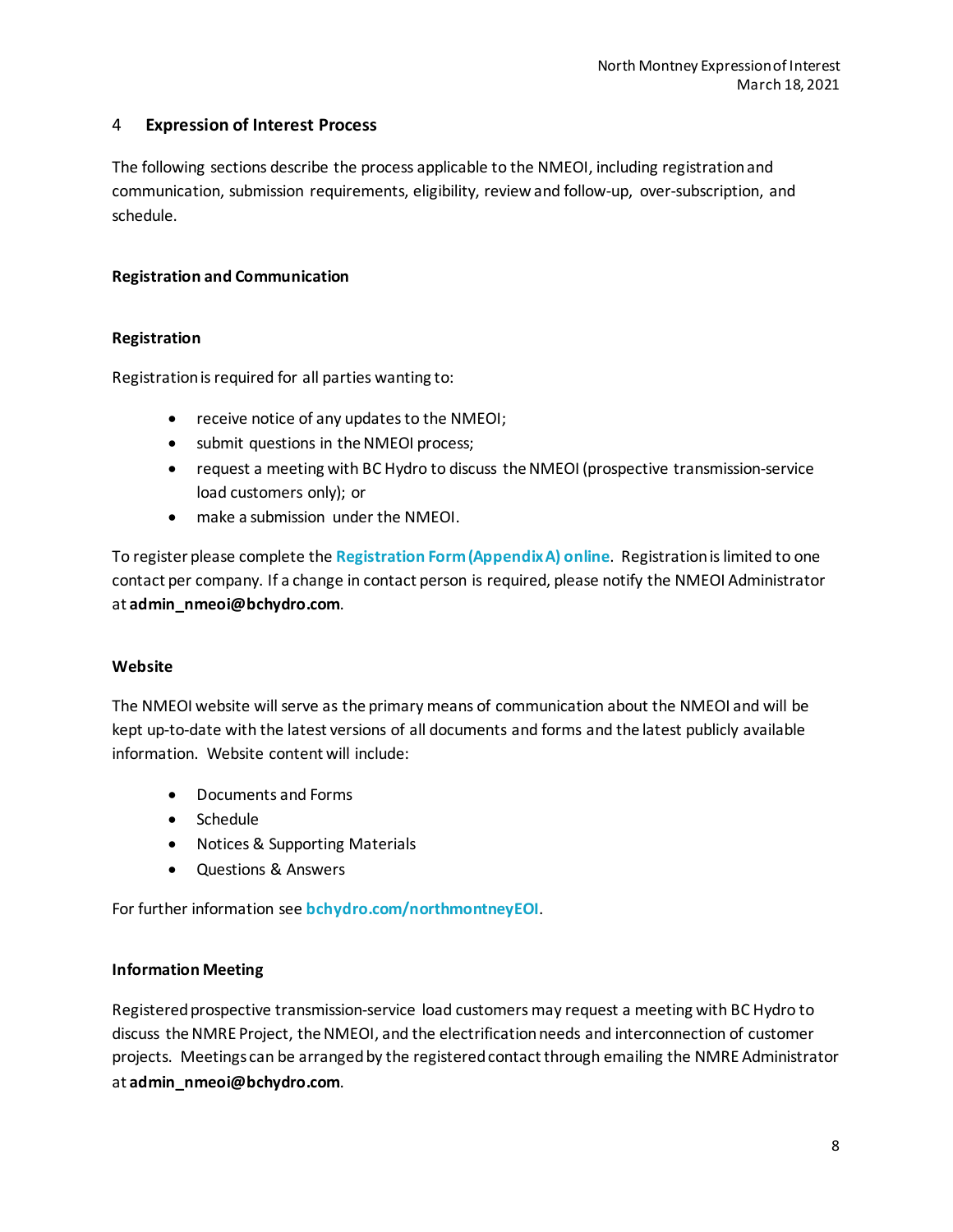## **Questions & Answers**

Questions regarding the NMEOI and NMRE Project should be submitted by the registered contact to the NMEOI Administrator at **[admin\\_nmeoi@bchydro.com](mailto:admin_nmeoi@bchydro.com)**.

Responses to questions received through the Question & Answer process or Information Meetingsthat are applicable to other prospective applicants(as determined in BC Hydro's sole discretion) will be posted on the NMEOI website. Customer and customer project-specific information will be redacted.

For further information see **[bchydro.com/northmontneyEOI](https://www.bchydro.com/work-with-us/connect-to-our-grid/north-montney-eoi.html)**.

#### <span id="page-10-0"></span>**Submission Requirements**

On or before the NMEOI Closing Date (see Section 4.6 – Schedule), prospective transmission-service load customers are requested to complete and submit the following:

- Registration Form (Appendix A; **[please complete](https://www.bchydro.com/work-with-us/connect-to-our-grid/north-montney-eoi/eoi.html) the form online**)
- Letter of Interest (Appendix B)
- Expression of Interest Form (Appendix C)
- Confidentiality Agreement (Appendix D)

For the latest version of all documents and forms, please visit **[bchydro.com/northmontneyEOI](https://www.bchydro.com/work-with-us/connect-to-our-grid/north-montney-eoi.html)**.

Submissions should be made by email to the NMEOI Administrator at **[admin\\_nmeoi@bchydro.com](mailto:admin_nmeoi@bchydro.com)**.

## <span id="page-10-1"></span>**Eligibility**

The following eligibility criteria must be met to be considered as having made a "Complete NMEOI Submission":

- The prospective transmission-service load must be located in BC Hydro's service area.
- The applicant must be a registered NMEOI participant (Appendix A) and have executed a Confidentiality Agreement (Appendix D) by the NMEOI Closing Date.
- The applicant must have submitted a Letter of Interest (Appendix B) and completed Expression of Interest Form (Appendix C), signed by a senior officer of the company, by the NMEOI Closing Date.

#### <span id="page-10-2"></span>**Submission Reviewand Follow-up**

BC Hydro will review all submissions to confirm eligibility. Applicants will be notified accordingly and contacted with any clarification questions. Eligible participants, those having made a "Complete NMEOI Submission", will subsequently receive the proposed North Montney transmission line tariff for review and comment.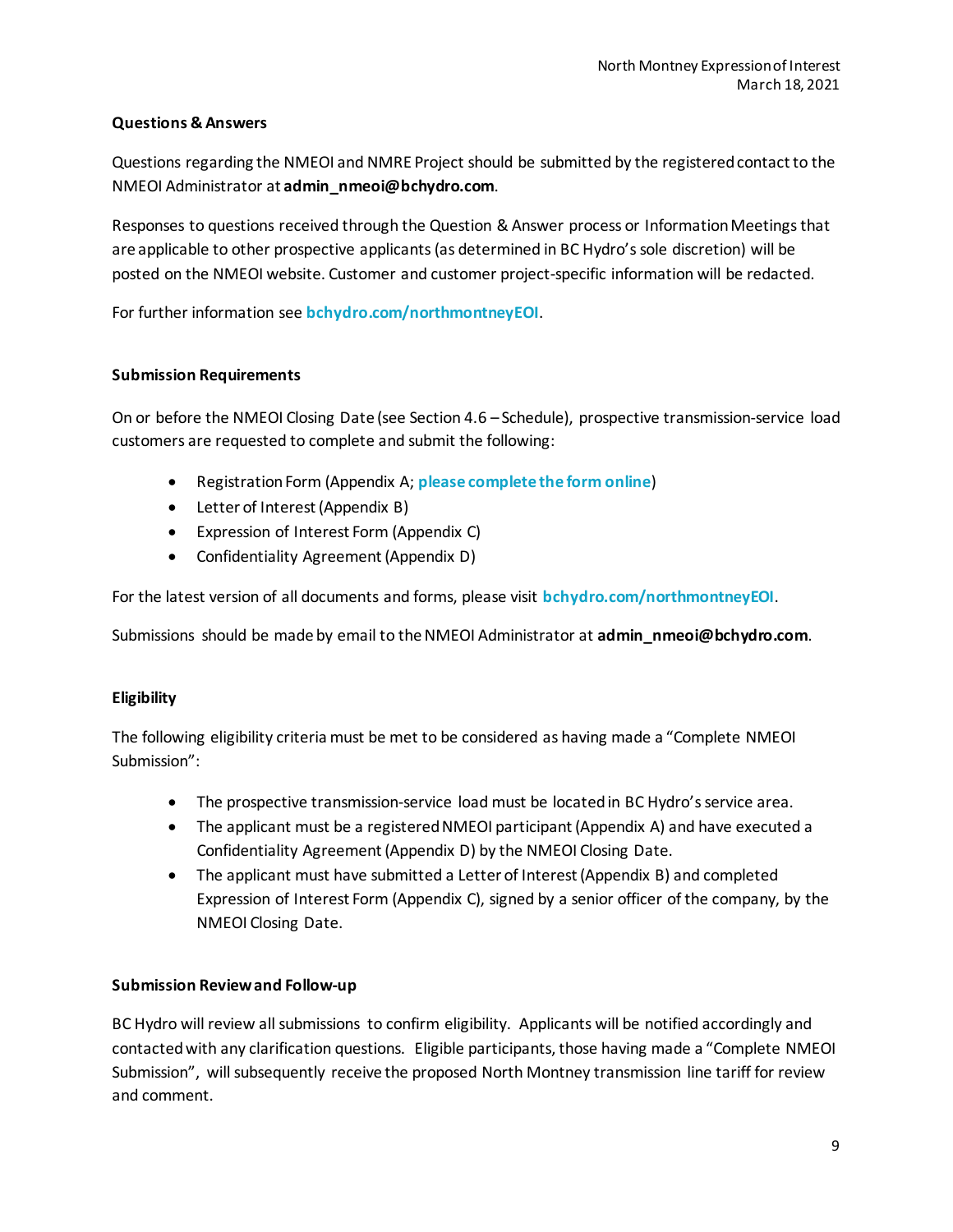Submissions received after the NMEOI Closing Date that meet the eligibility criteria will still be considered. These submissions will not however be designated a "Complete NMEOI Submission".

#### <span id="page-11-0"></span>**Over-Subscription**

In the event that the total transmission-service requests meeting the eligibility criteria exceedthe NMRE Project's available transmission capacity or any intermediate cost-effective thresholds, a "Complete NMEOI Submission" may be given priority over other submissions, as determined at BC Hydro's sole discretion.

#### <span id="page-11-1"></span>**Schedule**

The NMEOI schedule is as follows. The schedule for any subsequent steps to confirm customer requirements and commitment remain to be determined, subject in part to customer interest in the proposed NMRE Project. Any changes to the schedule will be posted on the **[NMEOI website](https://www.bchydro.com/work-with-us/connect-to-our-grid/north-montney-eoi.html)**.

| <b>Date</b>                 | <b>Milestone</b>                                                                    |  |  |  |  |
|-----------------------------|-------------------------------------------------------------------------------------|--|--|--|--|
| March 18, 2020              | North Montney Expression of Interest - Opening Date                                 |  |  |  |  |
| May 13, 2020<br>5:00 pm PPT | North Montney Expression of Interest - Closing Date                                 |  |  |  |  |
| Jun 10, 2020                | North Montney Expression of Interest – Submission Review and Follow-up<br>Completed |  |  |  |  |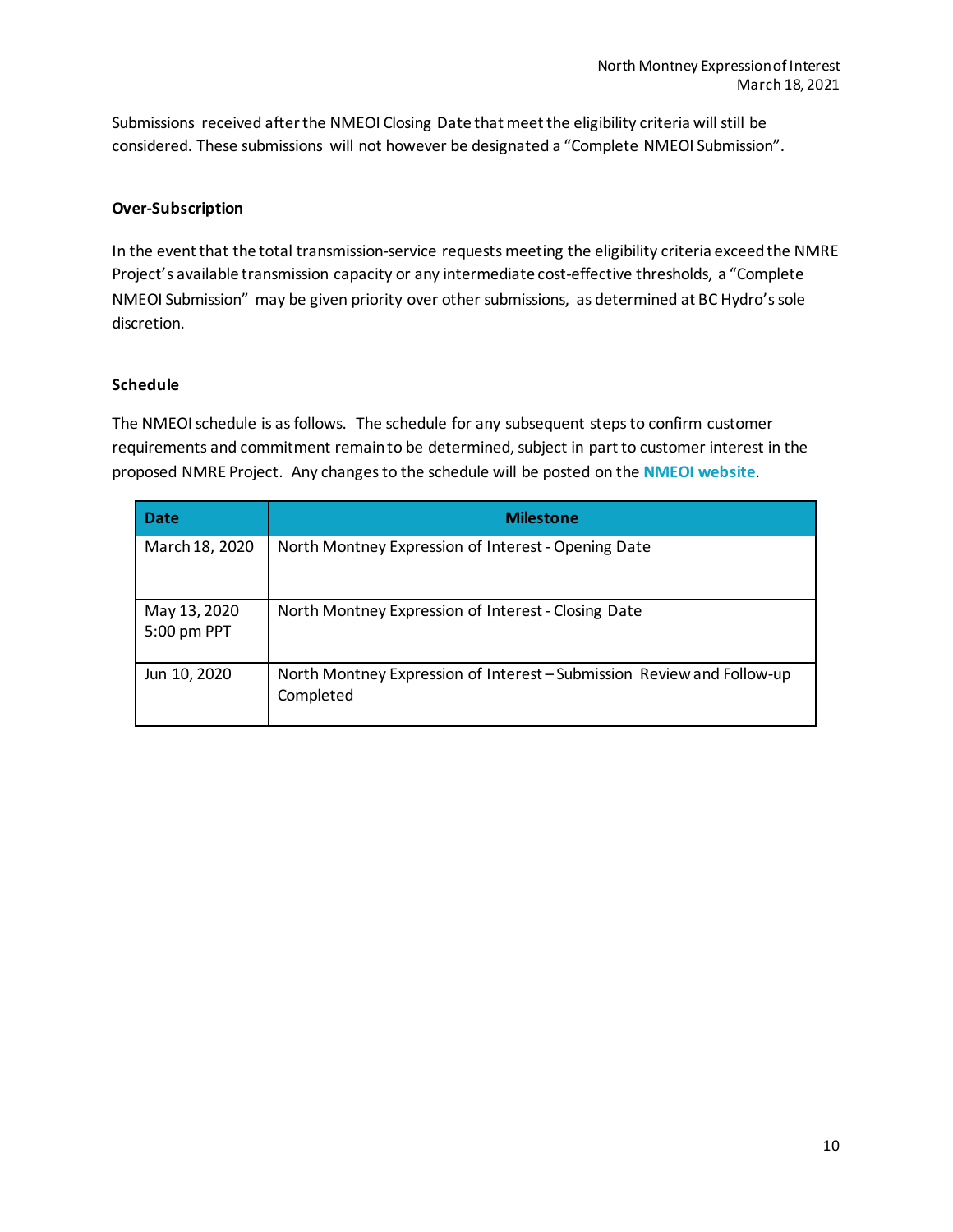# <span id="page-12-0"></span>5 **Regulatory and Legal Matters**

The terms and conditions of service for customers wishing to obtain electricity supply by way of a direct transmission-service connection to the proposed North Montney transmission line will be as per a proposed new tariff for the transmission line. A copy of the draft tariff will be shared with eligible participants in the NMEOI process (see Section 4.4).

At this time indirect interconnections and the interconnection of other prospective customer groups (e.g. generators wishing to supply electricity to the BC Hydro system and distribution-service load customers) can not be accommodated. Depending on future interest and need, such interconnections will be considered and would require revised tariff arrangements.

The NMEOI and the expressions of interest received are non-binding, do not result in a "rate", and are not subject to filing with the British Columbia Utilities Commission. Any future steps that result in binding commitments to construct the NMRE Project or provide electricity service are subject to tariff arrangements and / or enactments by government.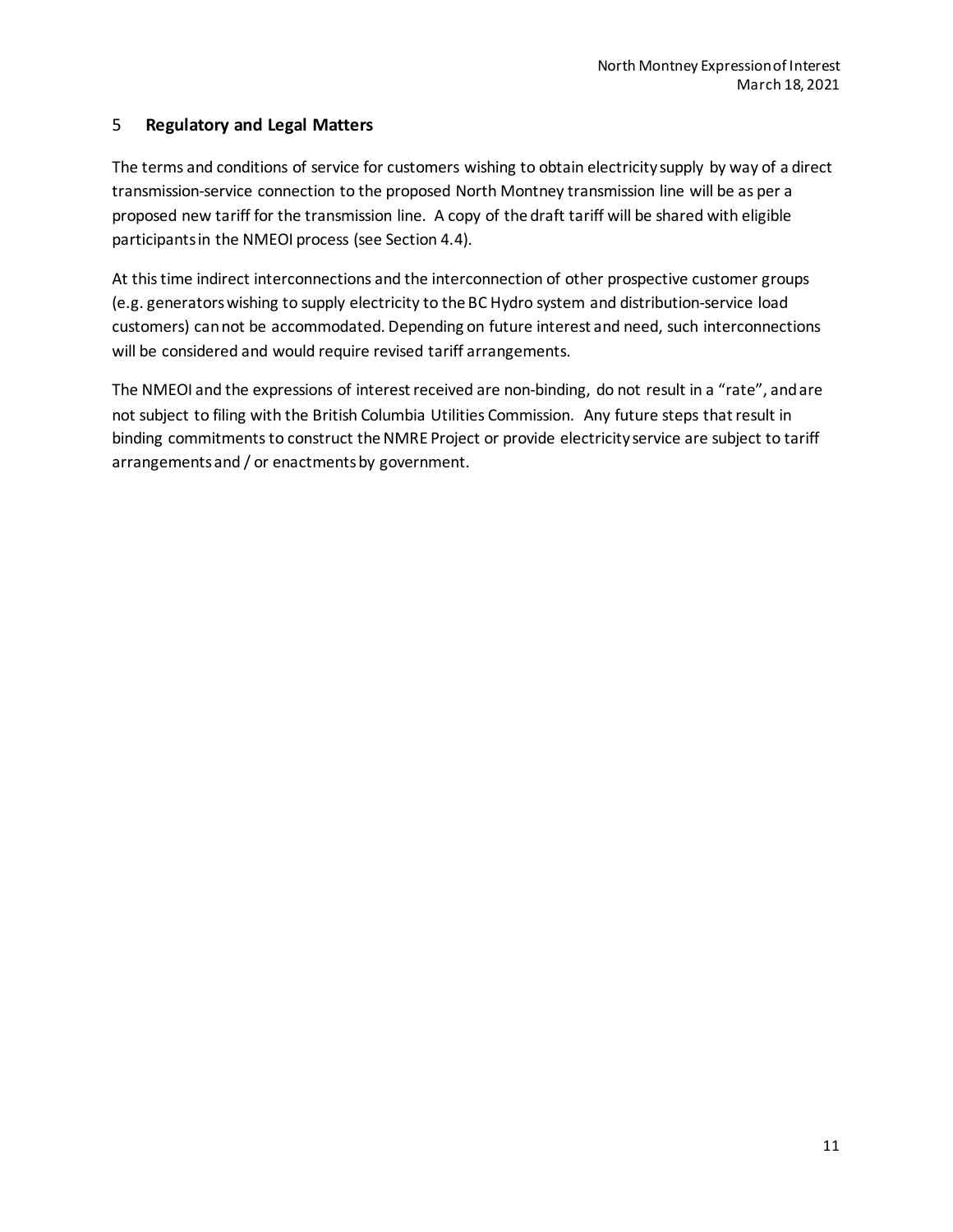# <span id="page-13-0"></span>**Appendix A: Registration Form**

To register for the NMEOI, **[please complete the](https://www.bchydro.com/work-with-us/connect-to-our-grid/north-montney-eoi/eoi.html) following information online**. Registration is limited to one contact per company. If a change in contact person is required, please notify the **[NMEOI](mailto:admin_nmeoi@bchydro.com)  [Administrator](mailto:admin_nmeoi@bchydro.com)**.

For further information on the NMEOI process, please see Section 4.

**Company Parent Company (if applicable) Contact Person Title Phone Email Mailing Address Street City Province / State Postal Code / Zip Code Country**

#### **Industry Sector**

(e.g. Chemicals, Mining, Oil & Gas, Pulp & Paper, Solid Wood, Data Centre, Cryptocurrency, Hydrogen / Low Carbon Fuel Producer, Project Development & Construction, Consulting, Utility, Government, Academia, Media, etc.)

**Would you like to receive email updates aboutthe NMEOI and the NMRE Project? (Yes / No)**

**Is your company a prospective NMRE transmission-service load customer?(Yes / No)**

**If the above response is "No", briefly describe the nature of your interest in the NMRE Project:**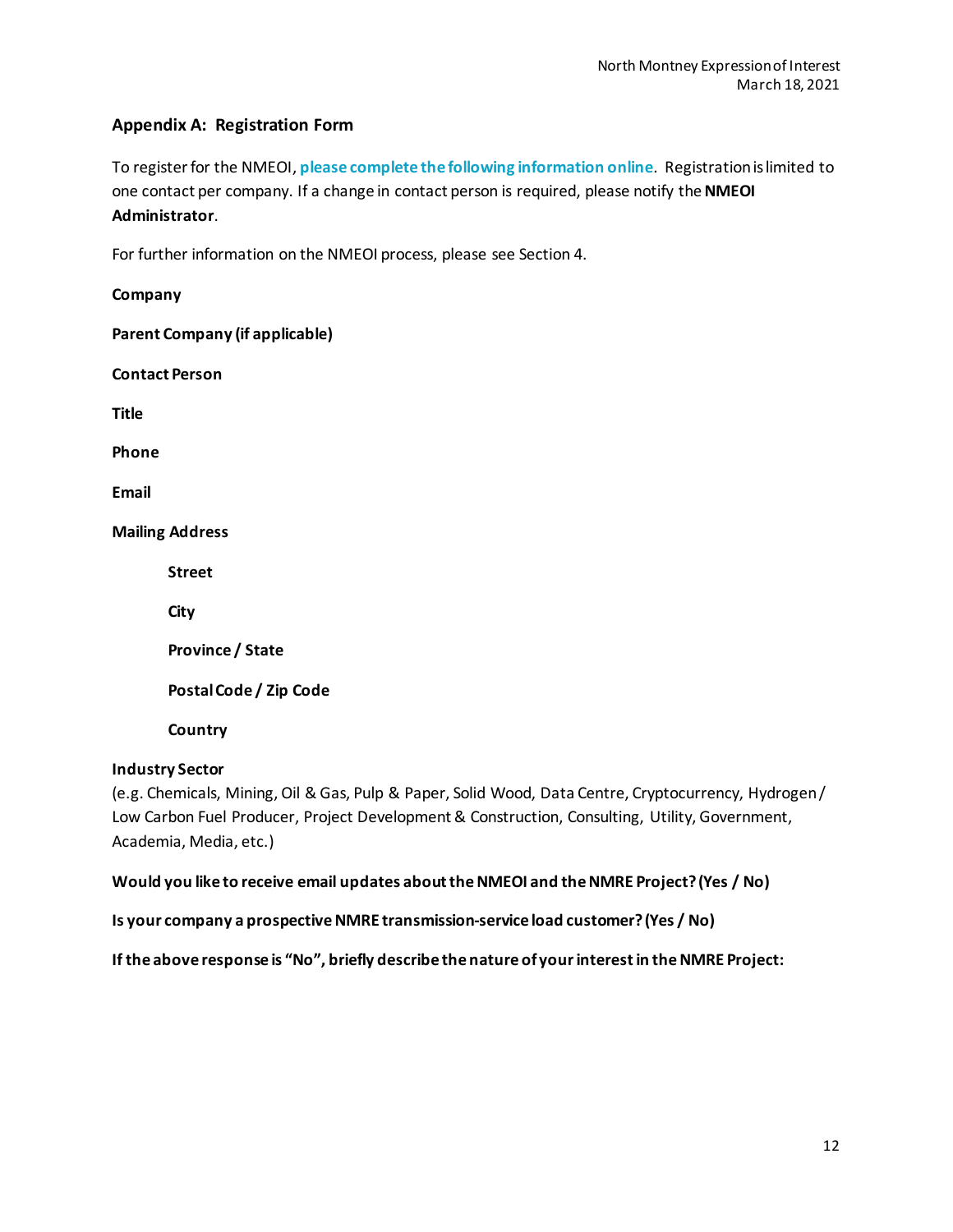# <span id="page-14-0"></span>**Appendix B: Specimen Letter of Interest**

Prospective North Montney transmission-service load customers wishing to be considered as part of the North Montney Expression of Interest are requested to submit a Letter of Interest by the NMEOI Closing Date to the NMEOI Administrator at **[admin\\_nmeoi@bchydro.com](mailto:admin_nmeoi@bchydro.com)**.

The attached specimen Letter of Interest may be amended as necessary, but should address the following content and be signed by a senior officer of the company duly authorized to make the submission.

Information provided by applicants is non-binding, but is expected to reflect the best available information as of the date of submission. BC Hydro has no obligation to continue with the NMEOI process, to proceed with the NMRE Project, or interconnect the submitting party's facility to the North Montney transmission line.

For further information on the NMEOI process, please see Section 4.

#### Dear Sir / Madam:

Re: North Montney Transmission-Service Load Customer Letter of Interest

- This letter, along with the attached completed Expression of Interest Form, serve as an indication of [company name's] interestin taking transmission service as a load customer on the proposed North Montney transmission line.
- [Company name's] interest in taking transmission service is subject to, among other things, [our Final Investment Decision expected in [\*\*\*], etc.].
- The information contained in the attached Expression of Interest Formreflects, as of today's date, our best estimates regarding our project development efforts in the North Montney region and the corresponding transmission service requirements.
- We commit to notifying BC Hydro at admin\_NMEOI@bchydro.com, as soon as is reasonably possible, about any decisions to delay or discontinue development of the project(s)noted in the Expression of Interest Form, and any substantive changes in the corresponding transmissionservice requirements.
- The completed Expression of Interest Form is considered Confidential Information as defined under the Confidentiality Agreement executed between us and BC Hydro on [date].
- We acknowledge that BC Hydro has no obligation to continue with the North Montney Expression of Interest process, to proceed with the North Montney Region Electrification Project, or to interconnect our facility to the North Montney transmission line.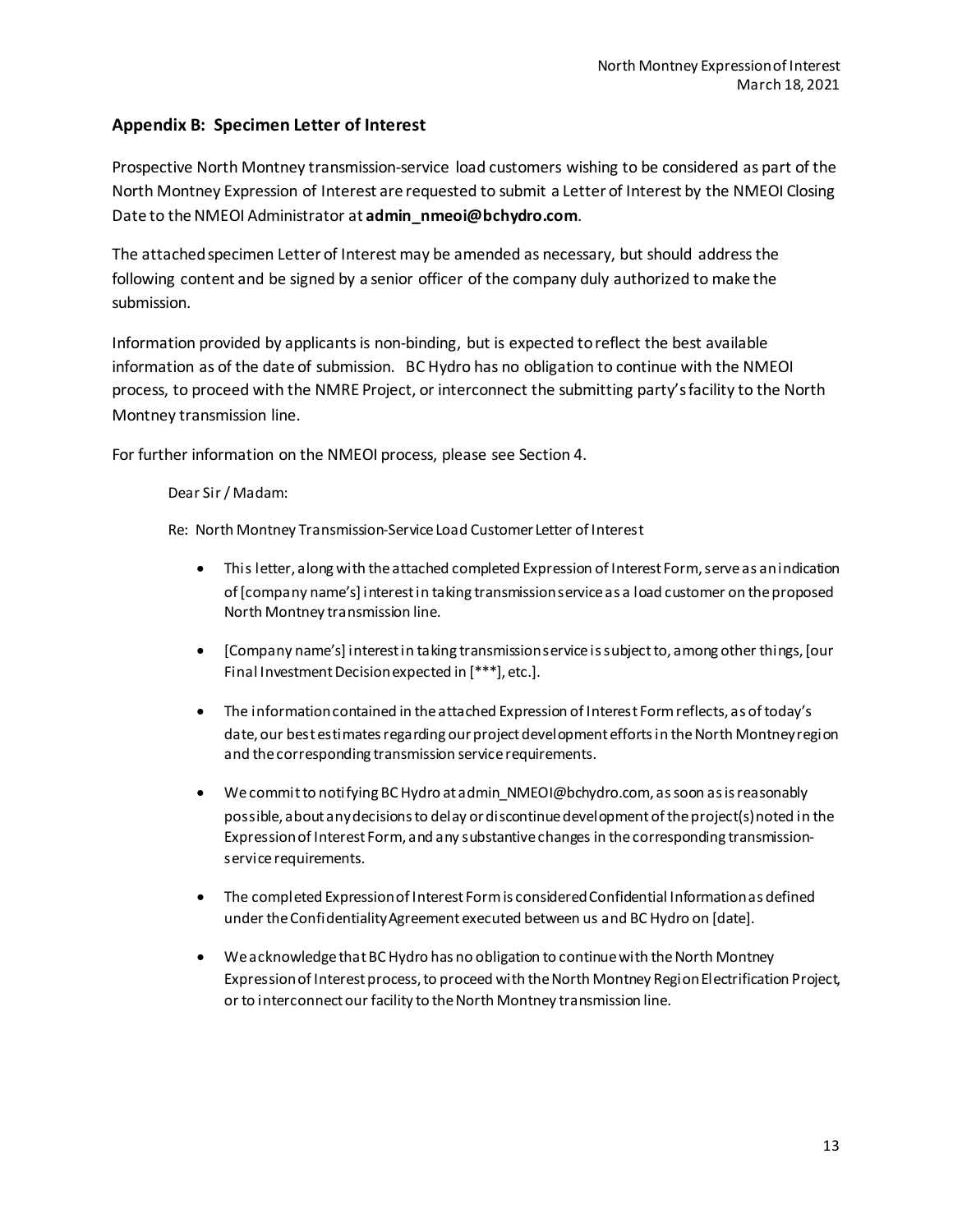## <span id="page-15-0"></span>**Appendix C: Expression of Interest Form**

Prospective North Montney transmission-service load customers wishing to be considered as part of the North Montney Expression of Interest are requested to submit an Expression of Interest Form by the NMEOI Closing Date. Please complete the latest version of the following form online at **[bchydro.com/northmontneyEOI](https://www.bchydro.com/work-with-us/connect-to-our-grid/north-montney-eoi.html)** and submit it to the NMEOI Administrator at **[admin\\_nmeoi@bchydro.com](mailto:admin_nmeoi@bchydro.com)**.

If there are multiple projects / sites, use a separate form for each project / site. Please only complete a form for projects / phases with potential grid connection dates prior to 2040.

Information provided by applicants is non-binding – estimates and ranges are acceptable – but information should reflect the best available information as of the submission date. Do not leave sections blank – use None or Not Applicable (N/A), as appropriate. The information provided will be used to facilitate BC Hydro's technical, commercial, and regulatory planning.

For further information on the NMEOI process, please see Section 4.

#### **CONTACT INFORMATION**

**Company**

**Parent Company (if applicable)**

**Contact Person**

(if different than the registered contact, please update registered contact)

**Title**

**Phone**

**Email**

**Mailing Address**

**Street**

**City**

**Province / State**

**Postal Code / Zip Code**

**Country**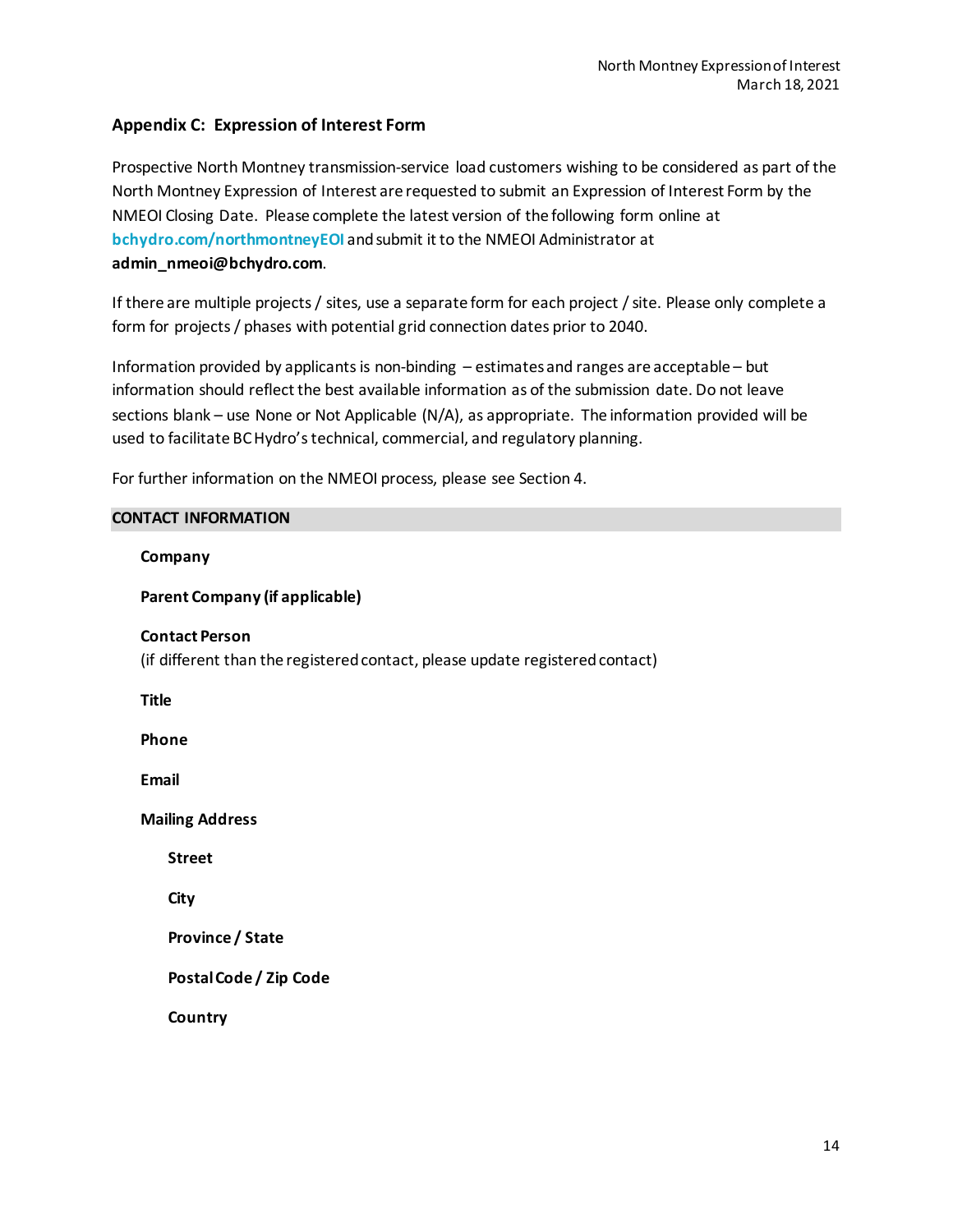## **PROJECT INFORMATION**

# **Complete table for each project / site being considered for interconnection.**

#### **Project name:**

## **Briefly describe project function:**

(e.g. gas extraction, gas processing, gas compression, chemical production, etc.)

| <b>Project Information</b>   | <b>Existing</b> | Phase | Phase | Phase | Phase | <b>Other</b>  |
|------------------------------|-----------------|-------|-------|-------|-------|---------------|
|                              | <b>Phases</b>   |       |       |       |       | <b>Phases</b> |
| Latitude                     |                 |       |       |       |       |               |
| (deg min sec)                |                 |       |       |       |       |               |
| Longitude                    |                 |       |       |       |       |               |
| (deg min sec)                |                 |       |       |       |       |               |
| Property                     |                 |       |       |       |       |               |
| $($ lot # $)$                |                 |       |       |       |       |               |
| <b>Stage of Development:</b> |                 |       |       |       |       |               |
| <b>Final Investment</b>      |                 |       |       |       |       |               |
| Decision / Sanction          |                 |       |       |       |       |               |
| <b>Date</b>                  |                 |       |       |       |       |               |
| (yyyy)                       |                 |       |       |       |       |               |
| <b>Site Control</b>          |                 |       |       |       |       |               |
| (yes / no)                   |                 |       |       |       |       |               |
| <b>Development Stage</b>     |                 |       |       |       |       |               |
| (not initiated /             |                 |       |       |       |       |               |
| design /                     |                 |       |       |       |       |               |
| construction)                |                 |       |       |       |       |               |
| <b>Key Permits</b>           |                 |       |       |       |       |               |
| (not initiated /             |                 |       |       |       |       |               |
| in-progress /                |                 |       |       |       |       |               |
| approved)                    |                 |       |       |       |       |               |
| Indigenous                   |                 |       |       |       |       |               |
| <b>Nations</b>               |                 |       |       |       |       |               |
| Consultation                 |                 |       |       |       |       |               |
| (not initiated /             |                 |       |       |       |       |               |
| in-progress /                |                 |       |       |       |       |               |
| complete)                    |                 |       |       |       |       |               |
| <b>Stakeholder</b>           |                 |       |       |       |       |               |
| Engagement                   |                 |       |       |       |       |               |
| (not initiated /             |                 |       |       |       |       |               |
| in-progress /                |                 |       |       |       |       |               |
| complete)                    |                 |       |       |       |       |               |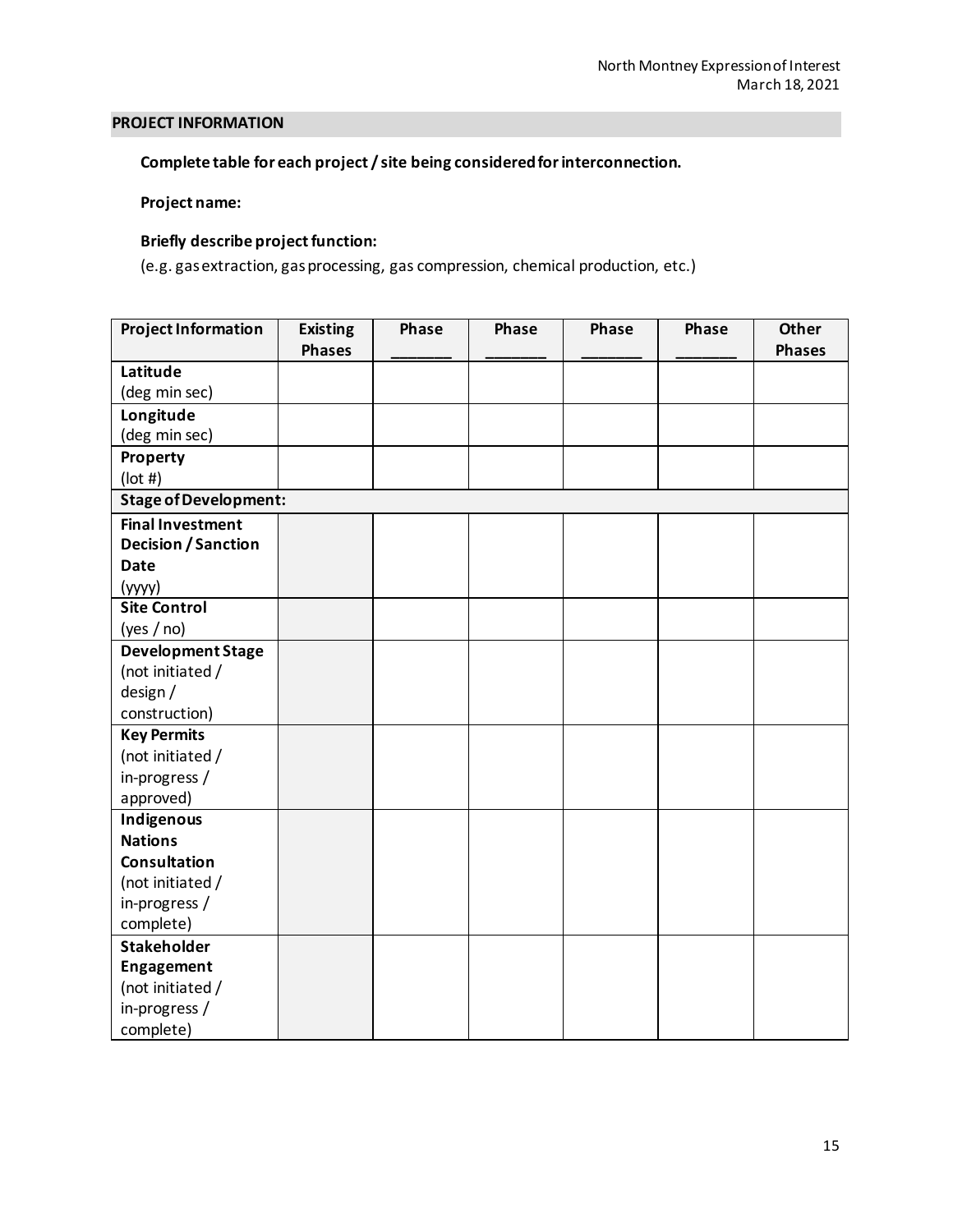#### **PROJECT INTERCONNECTION& LOAD INFORMATION**

- 1. This table mirrors BC Hydro's Transmission Voltage Customer Interconnection Data Form. Please complete to the extent that this information is available.
- 2. For each project phase, including existing phases and future phases to be interconnected to the BC Hydro transmission system, provide the estimated incremental Connected Load and Coincident Peak Demand, and estimated Load Factor and Power Factor after completion of the phase.
- 3. Provide only steady-state load values. Transient and dynamic load values are not required at this time.
- 4. The minimum Power Factor must be 95% or higher (when the actual load is 75% or more of the Peak Load) for the load to be interconnected to the BC Hydro transmission system.

| <b>Project Phase</b>      | Requested      | <b>Service</b> | <b>Connected</b> | Coincident    | Load   | <b>Power</b>  |
|---------------------------|----------------|----------------|------------------|---------------|--------|---------------|
|                           | <b>Service</b> | <b>Term</b>    | Load             | Peak          | Factor | <b>Factor</b> |
|                           | Date           |                |                  | <b>Demand</b> |        |               |
|                           | (yyyy)         | (years)        | (MW)             | (MW)          | (%)    | (%)           |
| <b>Existing Phases</b>    |                |                |                  |               |        |               |
| <b>Construction Power</b> |                |                |                  |               |        |               |
| <b>New Phases</b>         |                |                |                  |               |        |               |
| Phase                     |                |                |                  |               |        |               |
| Phase                     |                |                |                  |               |        |               |
| Phase                     |                |                |                  |               |        |               |
| Phase                     |                |                |                  |               |        |               |
| <b>Other Phases</b>       |                |                |                  |               |        |               |
| <b>Total</b>              |                |                |                  |               |        |               |

**Preferred Interconnection Voltage (kV):**

**Existing Phases- Please describe existing power source (e.g. direct gas drive, electric drive with on-site generation, etc.)and if any electrical generation will be run in parallel with the transmission system:**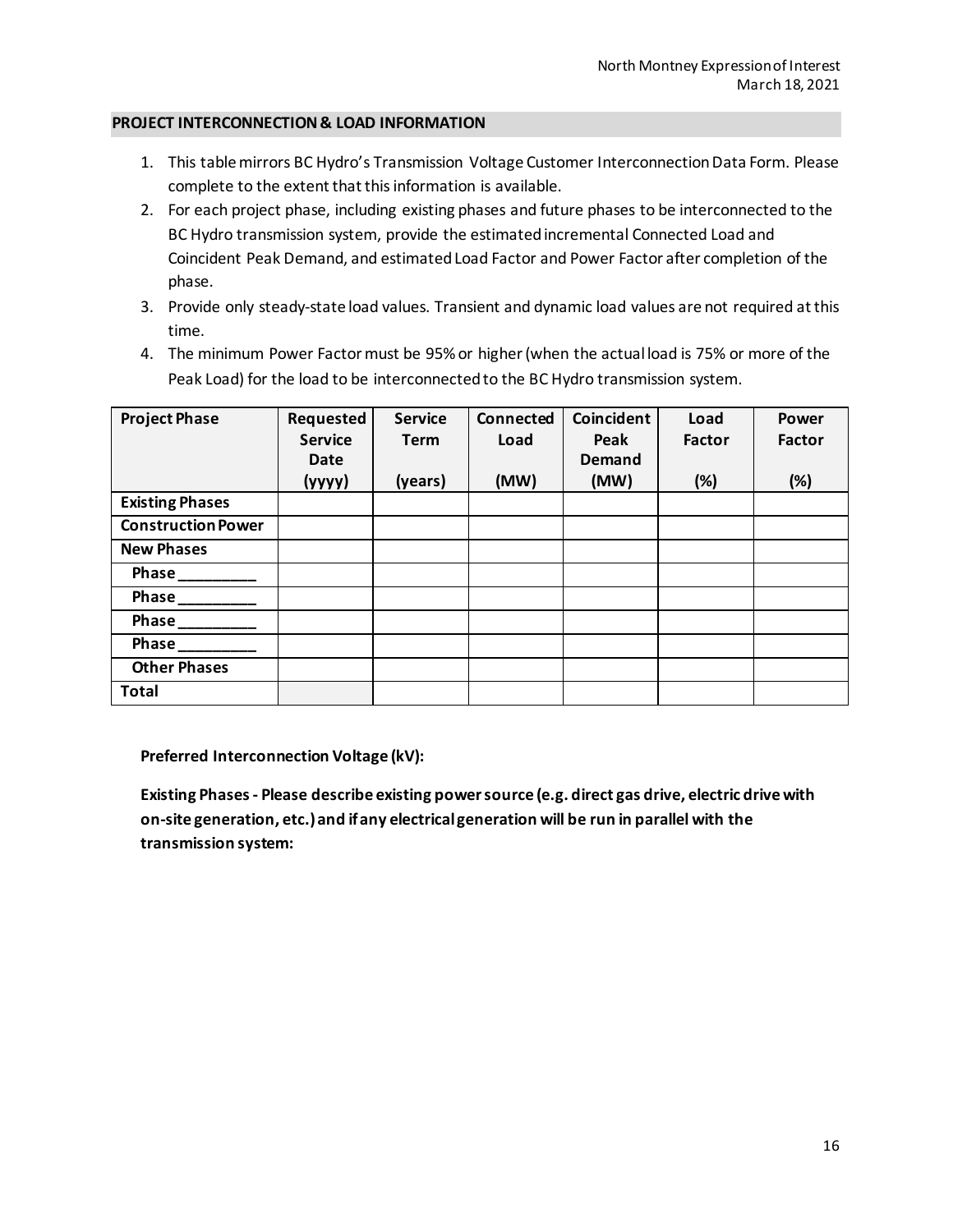#### **CERTIFICATION**

*The content of this Expression of Interest Form is intended only as an expression of the submitting party's current intent and is not legally binding on the submitting party or BC Hydro. Unless and until any binding written agreement has been executed and delivered by both parties, neither party shall have any legal obligation of any kind to the other party whatsoever with respect to the content of this Expression of Interest Form. Further, BC Hydro has no obligation to continue with the Expression of Interest process, to proceed with theNorth Montney Region Electrification Project, and the submission of this Expression of Interest Form does not create any obligation on BC Hydro to interconnect the submitting party's facility to the North Montney transmission line.*

*The undersigned is a senior officer of the company and hereby certifies that they are duly authorized to submit*  this Expression of Interest Form on behalf of the submitting party and that the information in this Expression of *Interest Form is true to the best of their knowledge.*

**Name**

**Title**

**Signature**

**Date**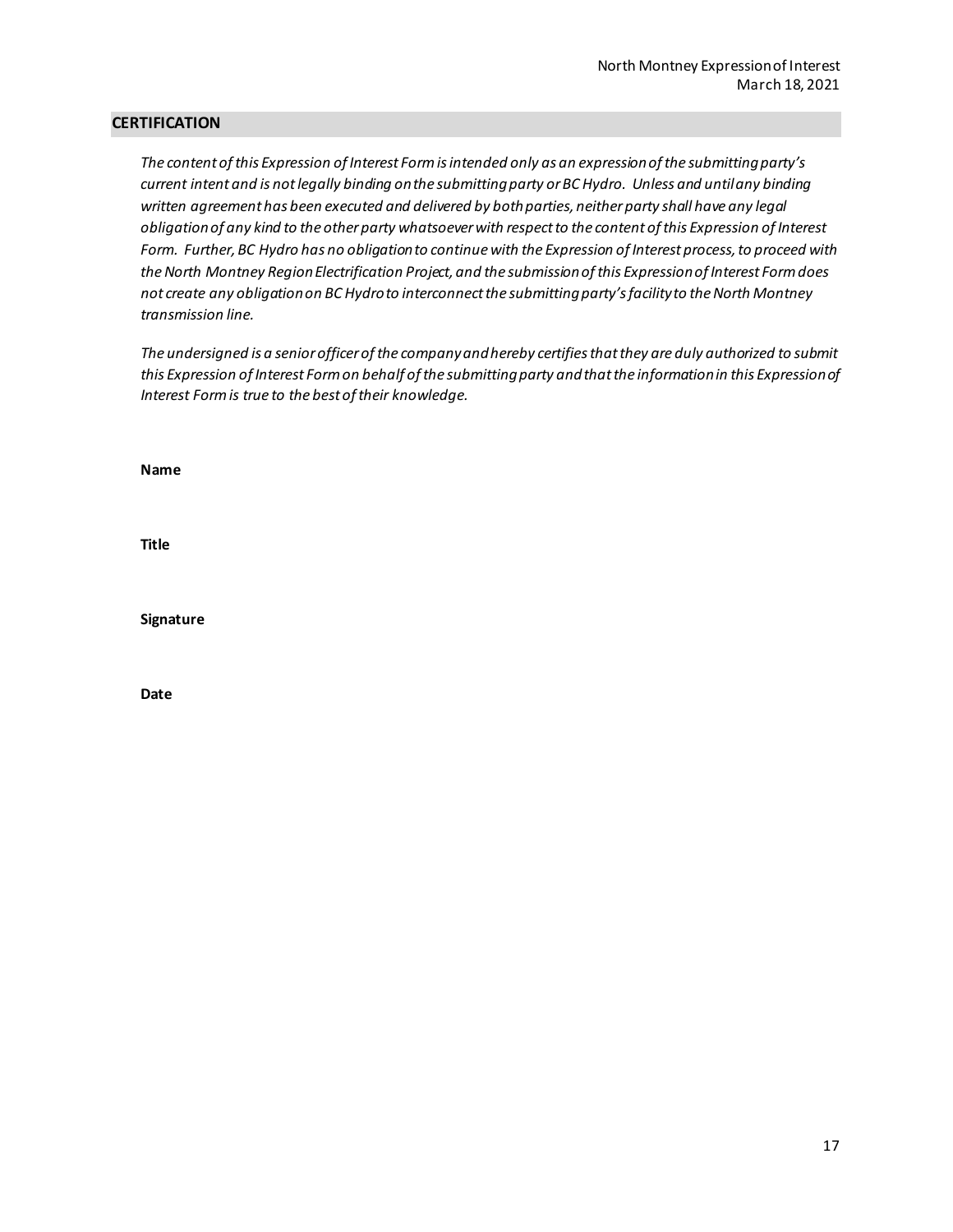# <span id="page-19-0"></span>**Appendix D: Confidentiality Agreement**

NMEOI participantsare requested to execute the Confidentiality Agreement provided in this Appendix D and send to submit it to the NMEOI Administrator at **[admin\\_nmeoi@bchydro.com](mailto:admin_nmeoi@bchydro.com)**. BC Hydro will return a fully executed copy of the agreement to the registered contact.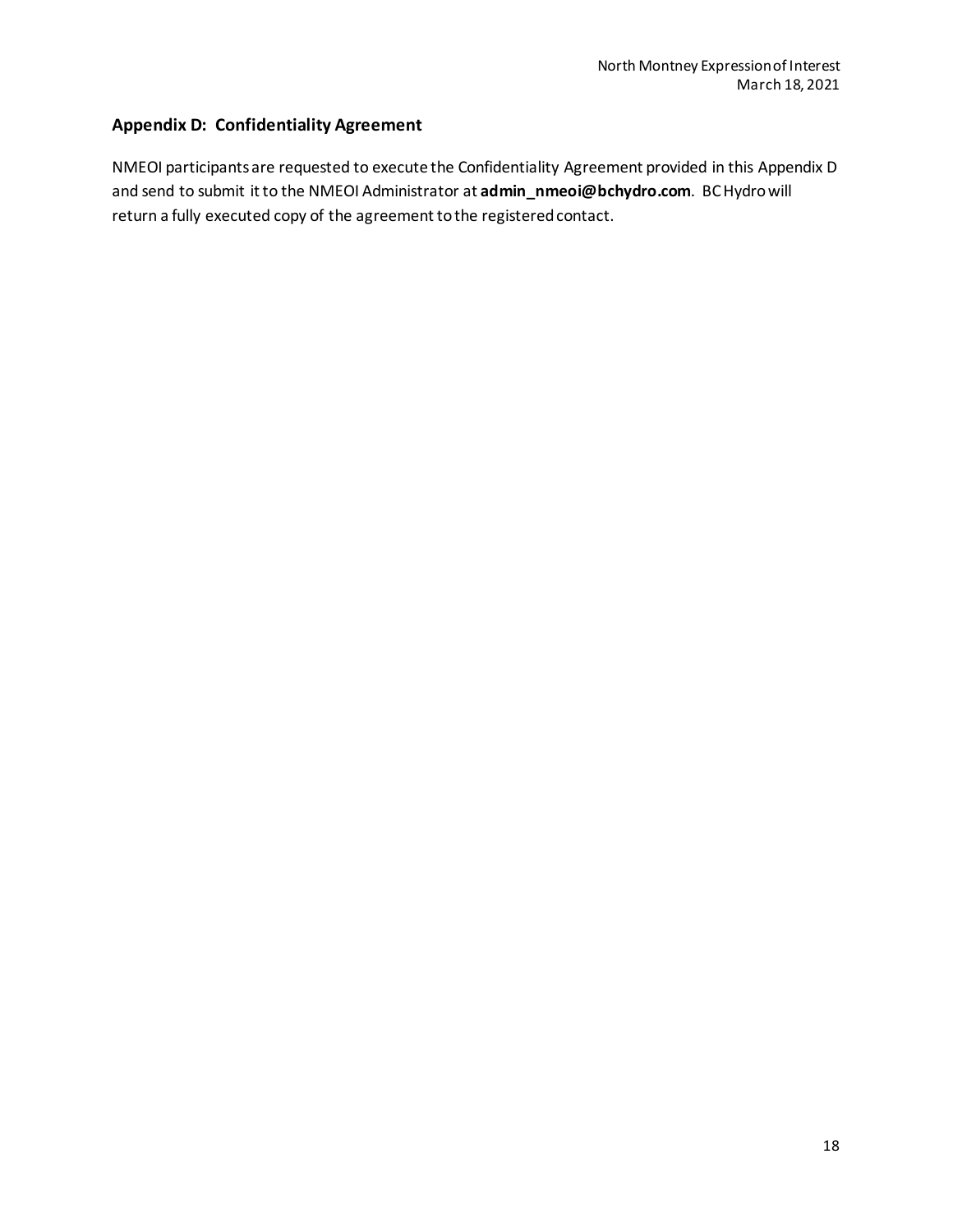#### CONFIDENTIALITY AGREEMENT

THIS AGREEMENT ("Agreement") is made as of \_\_\_\_\_\_\_\_\_\_\_\_\_\_\_\_\_\_\_\_\_, 20\_\_ (the "Effective Date")

BETWEEN:

having an office at

\_\_\_\_\_\_\_\_\_\_\_\_\_\_\_\_\_\_\_\_\_\_\_\_\_\_

\_\_\_\_\_\_\_\_\_\_\_\_\_\_\_\_\_\_\_\_\_\_\_\_\_\_ \_\_\_\_\_\_\_\_\_\_\_\_\_\_\_\_\_\_\_\_\_\_\_\_\_\_

("Company")

# *[DRAFTING NOTE TO BE DELETED PRIOR TO EXECUTING AGREEMENT: IF THE COUNTERPARTY IS A LIMITED PARTNERSHIP, THE PARTY DESCRIPTION ABOVE WILL NEED TO REFLECT THAT STRUCTURE AND OTHER CHANGES MAY NEED TO BE MADE TO THE AGREEMENT – PLEASE CONTACT NMEOI ADMINISTRATOR]*

AND:

BRITISH COLUMBIA HYDRO AND POWER AUTHORITY having an office at 333 Dunsmuir Street Vancouver, BC V6B 5R3

("BC Hydro")

#### WHEREAS:

- A. BC Hydro has issued a **North Montney Region Electrification Project Transmission-Service Load Customer Expression of Interest** dated March 18, 2021 (as may be amended from time to time) describing the process established by BC Hydro to solicit expressions of interest from potential customers (the "EOI Process") with respect to the supply of electricity from the proposed North Montney Region Electrification Project (the "Project");
- B. In connection with the EOI Process, BC Hydro intends to consider expressions of interest received in the EOI Process and evaluate the feasibility and potential design of the Project, and if determined feasible by BC Hydro, BC Hydro may develop and construct the Project (together with the EOI Process, the "NMRE Evaluation and Development Process");
- C. The Company intends to participate in the NMRE Evaluation and Development Process;
- D. In connection with the Company's participation in the NMRE Evaluation and Development Process (the "Purpose"), the parties may enter into business discussions and wish to share and exchange certain information that is non-public, confidential and/or proprietary in nature in connection with the Purpose, including without limitation in relation to the Proposal, all on the terms and conditions set out in this Agreement.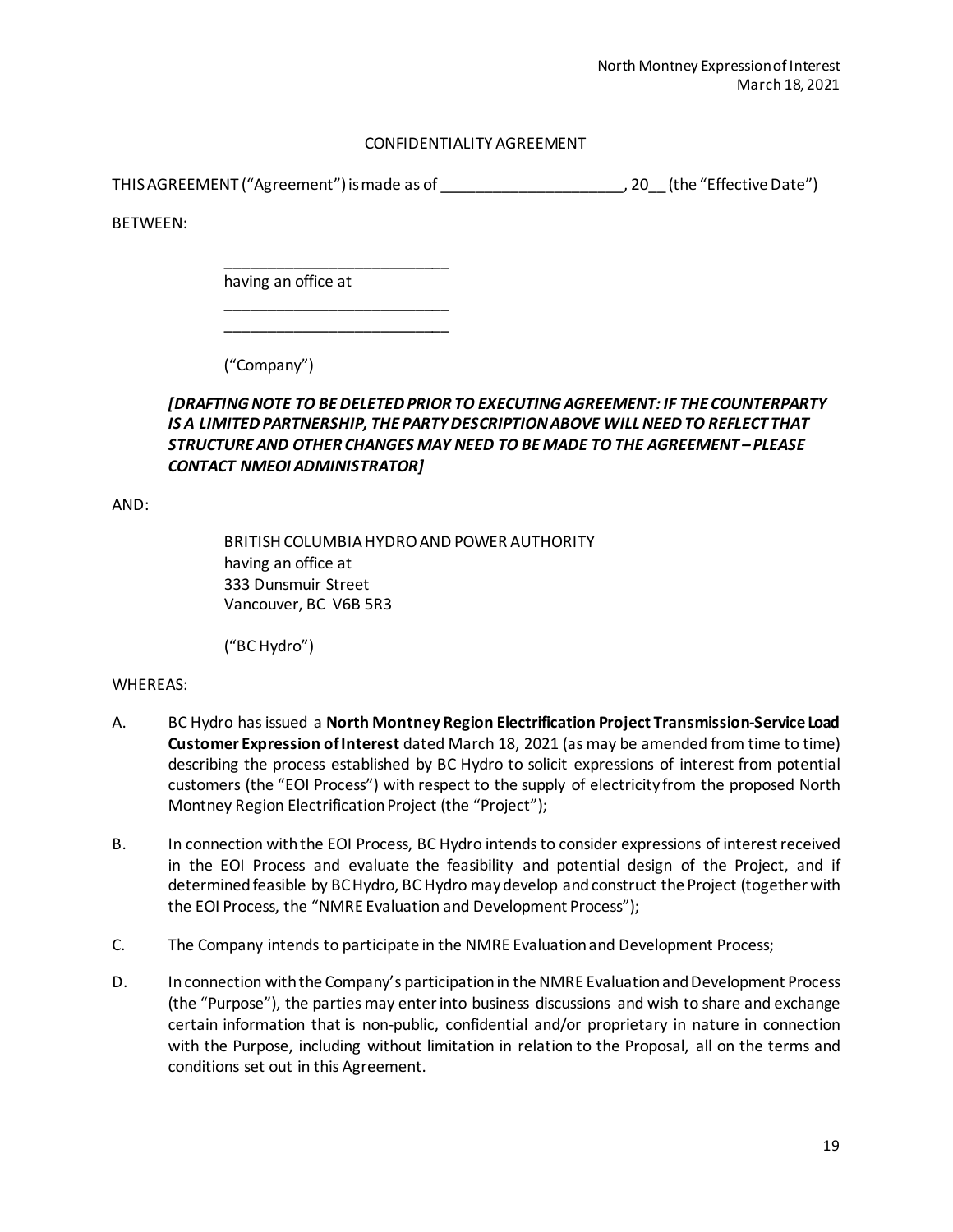NOW THEREFORE, in consideration of the mutual covenants contained in this Agreement, the parties agree as follows:

- <span id="page-21-1"></span>1 **Definition of Confidential Information.** In this Agreement, the term "Confidential Information" means, subject to Sectio[n 2:](#page-21-0)
	- a) all information in any form disclosed by either party (the "Disclosing Party") or its Representatives to the other party (the "Recipient") or its Representatives on or after the Effective Date in connection with the Purpose, including without limitation and for greater certaintyany such information owned by a third party and any draft or final nonpublic tariff documents developed by BC Hydro; and
	- b) all notes, compilations, working papers, studies, analyses and any other documents prepared by or for the Recipient or its Representatives that contain or are derived from, in whole or in part, information described in paragrap[h \(a\).](#page-21-1)
- <span id="page-21-2"></span><span id="page-21-0"></span>2 **Exclusions.** Confidential Information does not include information that the Recipient can clearly demonstrate:
	- a) is lawfully disclosed to the Recipient by a third person who, in the Recipient's reasonable belief following due enquiry, has the right to make such disclosure without violating any confidentiality obligation to the Disclosing Party;
	- b) was developed independently by the Recipient, before disclosure to it by the Disclosing Party or its Representatives; or
	- c) is or comes into the public domain, other than through a violation of this Agreement by the Recipient.

For greater certainty, information disclosed under this Agreement will not be considered to be within the scope of any of the exclusions set out in this Section [2](#page-21-0) merely because individual elements of the information are within one or more of the exclusions. Any combination of information or data that comprises part of the Confidential Information will not be within the scope of any exclusion solely because the individual parts of that information or data are in the public domain unless the combination itself is also in the public domain.

- 3 **Definition of Representatives.** In this Agreement, the term "Representatives" means:
	- a) for each of BC Hydro and the Company, their respective employees, officers, directors, agents, contractors, consultants or advisors;
	- b) for BC Hydro, its affiliates; and
	- c) for the Company, **[INSERT NAME(S) OF SPECIFIED AFFILIATES OF THE COMPANY].**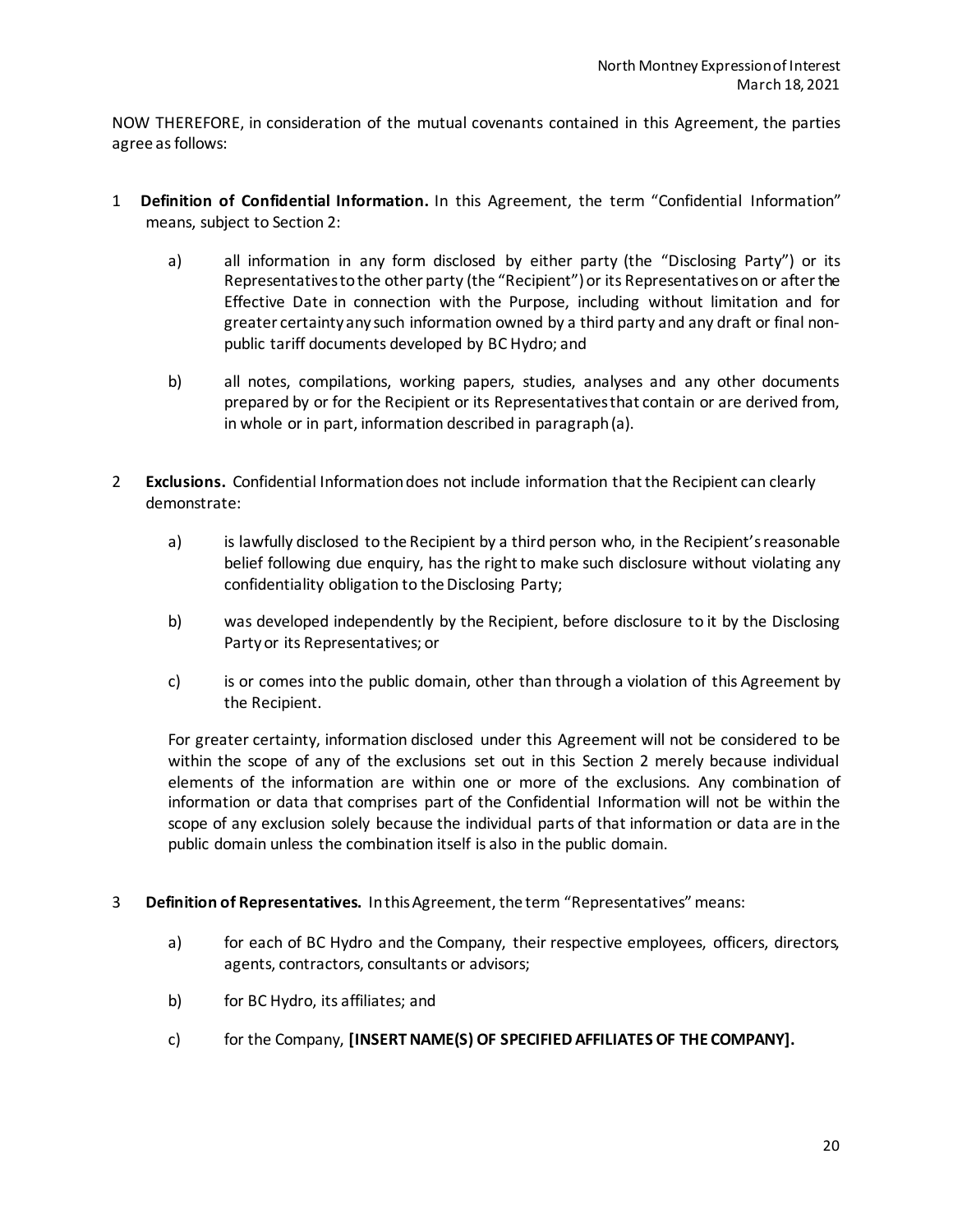- <span id="page-22-0"></span>4 **Non-Disclosure.** Each Recipient will keep Confidential Information that it has received strictly confidential and will not disclose such Confidential Information to any third party, except:
	- a) a Recipient may disclose Confidential Information to its Representatives, but only on a 'need to know' basis as reasonably necessary in connection with the Purpose, and provided such Representatives are informed of the confidential nature of the information and obliged in a manner consistent with this Agreement to maintain the confidentiality of the Confidential Information disclosed to them;
	- b) if required by law, court order, or a regulatory authority having jurisdiction, provided however that the Recipient will, to the extent that it is not legally prohibited from doing so, provide written notice to the Disclosing Party as soon as reasonably practicable after becoming aware of such requirement and in any event prior to making any such required disclosure, and the Recipient will limit its disclosure to that which it is required to make by the applicable law, order or regulatory authority;
	- c) BC Hydro may disclose Confidential Information that it has received under this Agreement:
		- i. to any ministers, deputy ministers, servants or employees of the Province of British Columbia or of Canada, in either case to the extent that BC Hydro considers disclosure is necessary or desirable for any purpose;
		- ii. in any regulatory proceeding to the extent BC Hydro considers disclosure is necessary or desirable to support its position in such proceeding, or in connection with any other regulatory filing or reporting that may be required; or
		- iii. to reliability organizations, reliability coordinators, balancing authorities, transmission operators or others to the extent that BC Hydro considers disclosure is necessary or desirable for operating reliability or compliance purposes, provided each of them is advised of the confidential nature of the information;
	- d) as reasonably necessary in proceedings to enforce the terms of this Agreement; or
	- e) with the prior written agreement of the Disclosing Party.
- 5 *Freedom of Information and Protection of Privacy Act***.** Without limiting the generality of the exceptions set out in Section [4,](#page-22-0) the Company acknowledges that BC Hydro is subject to the British Columbia *Freedom of Information and Protection of Privacy Act* and associated regulations, and agrees that BC Hydro's obligations and the restrictions on use of Confidential Information under this Agreement are subject to the provisions of that legislation, as may be amended or replaced from time to time.
- 6 **Restricted Use.** Subject to the disclosures permitted under Section [4,](#page-22-0) each party will use, and direct its Representatives to use, Confidential Information that it has received under this Agreement only for the Purpose, and for no other purpose. A Recipient may not use the Confidential Information of the Disclosing Party, or permit it to be used, to reverse engineer,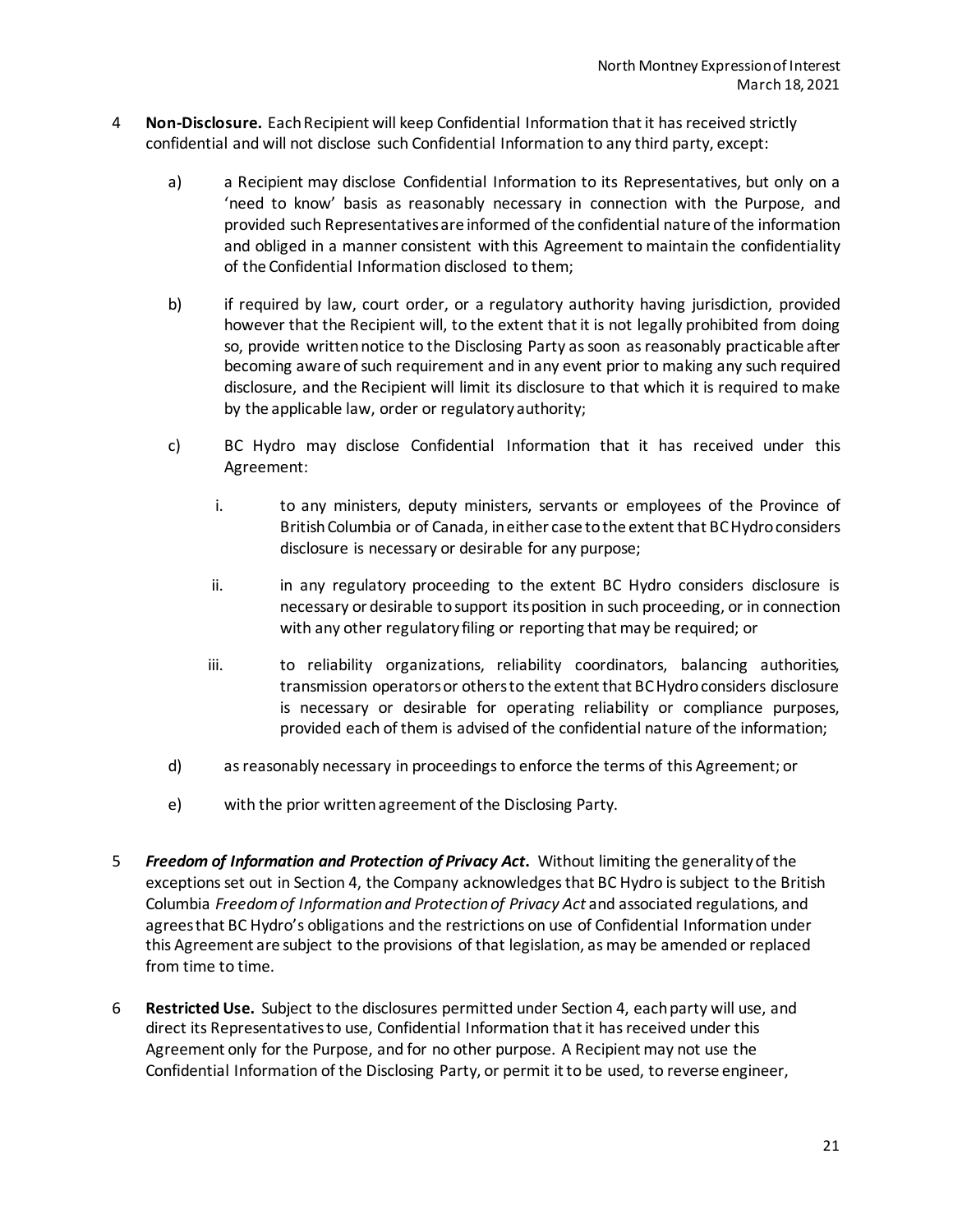disassemble, decompile or design around the Disclosing Party's proprietary services, products and/or confidential intellectual property.

- 7 **Safeguarding.** Each party will exercise at least the same degree of care in safeguarding the Confidential Information that it has received under this Agreement against loss, theft and inadvertent disclosure as it does for its own Confidential Information, and in any event no less than a commercially reasonable degree of care.
- 8 **Ownership.** Each Disclosing Party retains its entire right, title and interest, including without limitation all intellectual property and other rights, in and to all of its Confidential Information. A Recipient acquires no ownership interest in any such Confidential Information, and any disclosure of such Confidential Information under this Agreement will not be construed as an assignment, grant, option, licence or other transfer of any such right, title or interest whatsoever to the Recipient or any of its Representatives. Each Recipient specifically acknowledges and agrees that it has no right, title or interest in or to the Confidential Information of the Disclosing Party. The Recipient will not remove any copyright, confidential, proprietary rights or intellectual property notices attached to or included in any Confidential Information received from the Disclosing Party and the Recipient will reproduce all such notices on any copies.
- 9 **Loss of Confidential Information.** A Recipient will, as soon as is reasonably practicable, notify the Disclosing Party in writing if any information comes to the attention of the Recipient or its Representatives which may indicate there was or is likely to be a breach of the Recipient's obligations of non-disclosure in this Agreement, or any misuse of any of the Confidential Information that it has received under this Agreement. The Recipient will use reasonable efforts to retrieve any lost or wrongfully disclosed Confidential Information and to prevent any further unauthorized disclosure or use.
- <span id="page-23-0"></span>10 **Return of Confidential Information.** Within 10 days of the Disclosing Party's written request, the Recipient will return to the Disclosing Party or destroy all of the Confidential Information in its and its Representatives' possession, subject to the following exceptions:
	- a) If a Recipient (or any of its Representatives) is required by either applicable law or the rules or bylaws of a professional association to which it belongs and which has jurisdiction over it to retain copies of all, or any part, of the Confidential Information, it may retain one copy for archival purposes in accordance with such applicable law or rules and regulations or any written document retention policy.
	- b) A Recipient and its Representatives may retain copies of the Confidential Information described in Sectio[n 1\(b\)](#page-21-2) and copies of any Confidential Information in routine back-up of electronic data processing systems until the ordinary course deletion of the information.

If requested by the Disclosing Party, the Recipient will certify in writing that the Confidential Information has been destroyed or otherwise retained in accordance with the requirements of this Section [10.](#page-23-0)

- 11 **Term**. This Agreement commences on the Effective Date and expires on the earlier of:
	- a) the date that is six years after the Effective Date of this Agreement; and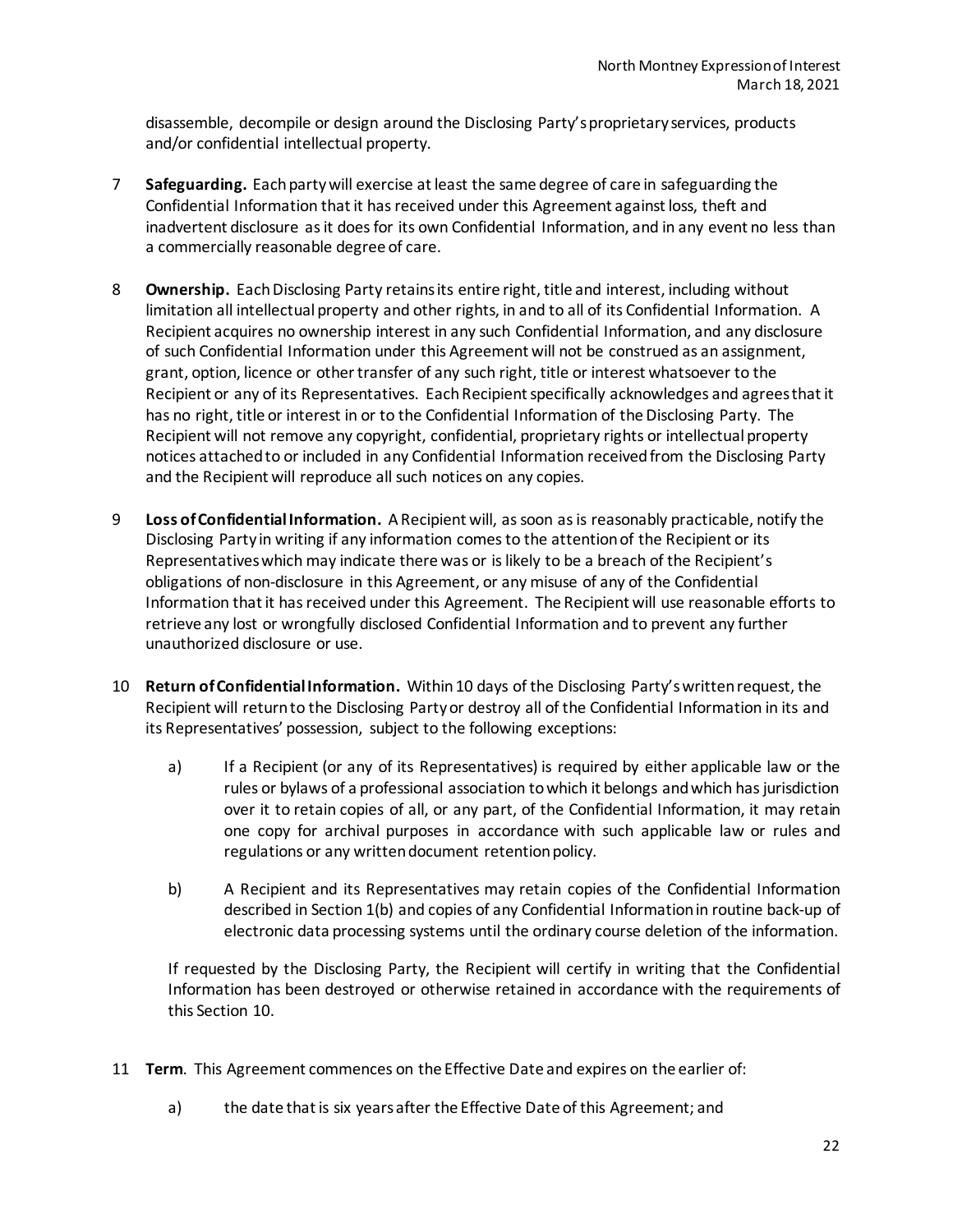b) the date which is 10 days after the date on which either party has provided written notice to the other party that the Purpose is concluded.

#### 12 **Survival of Obligations.**

- a) Each party's obligations under this Agreement survive any destruction of the Confidential Information, and any retained Confidential Information will remain subject to the confidentiality requirements of and restrictions on use in this Agreement.
- b) Each party's rights and obligations under this Agreement will survive for a period of six years from the date of the expiry of this Agreement, even after the return or destruction of each party's Confidential Information by the other party.
- 13 **Equitable Remedies.** Each party acknowledges that irreparable harm may result to the other party if it breaches its obligations under this Agreement and each party acknowledges that such a breach would not be adequately compensable by an award of damages. Accordingly, each party agrees that remedies for any such breach may include, in addition to other remedies and damages available in law or equity or under this Agreement, specific performance, injunctive relief or other equitable relief enjoining such breach.
- 14 **Liability.** Each Recipient will be responsible and liable to the Disclosing Party for any unauthorized disclosure or use of Confidential Information by its Representatives or by any third party to whom the Recipient or any of its Representatives discloses Confidential Information. In no event will either party be liable to the other party in connection with any breach of this Agreement for any indirect, incidental or consequential damages, including without limitation loss of profits. All Confidential Information is provided "as is" and without any warranty, express, implied, or otherwise, regarding its accuracy, completeness, performance or fitness for a particular purpose.
- 15 **No Waiver.** No implied waiver by any party will arise in the absence of a waiver in writing signed by that party. No failure or delay in exercising any right, power, or privilege under this Agreement will operate as a waiver, nor will any single or partial failure in exercising any right, power, or privilege preclude any other further exercise of that or any other right, power, or privilege.
- 16 **Relationship.** Nothing in this Agreement creates any relationship of partnership, co-venturer, or principal and agent between the parties. In addition, nothing in this Agreement obligates or compels either party to: a) disclose any Confidential Information to the other party; or b) to negotiate for or enter into any business or contractual arrangement or otherwise pursue the Purpose unless and until both parties execute a definitive written agreement with respect to such arrangement.
- 17 **Notices.** Any notice required or permitted to be given under this Agreement must be in writing and may be delivered by registered mail, by hand, by email or by other designated form of electronic communication, if to BC Hydro, Attention: *Manager, Business & Economic Development***, at** *333 Dunsmuir, Vancouver, B.C., V6B 5R3, admin\_BD@bchydro.com]***,** and if to Company, Attention: *[INSERT NAME]* at *[INSERT MAILING ADDRESS AND EMAIL ADDRESS -DELETE ALL INSTRUCTIONS]*, or to such other address as a party may designate by subsequent notice. A notice given by email or